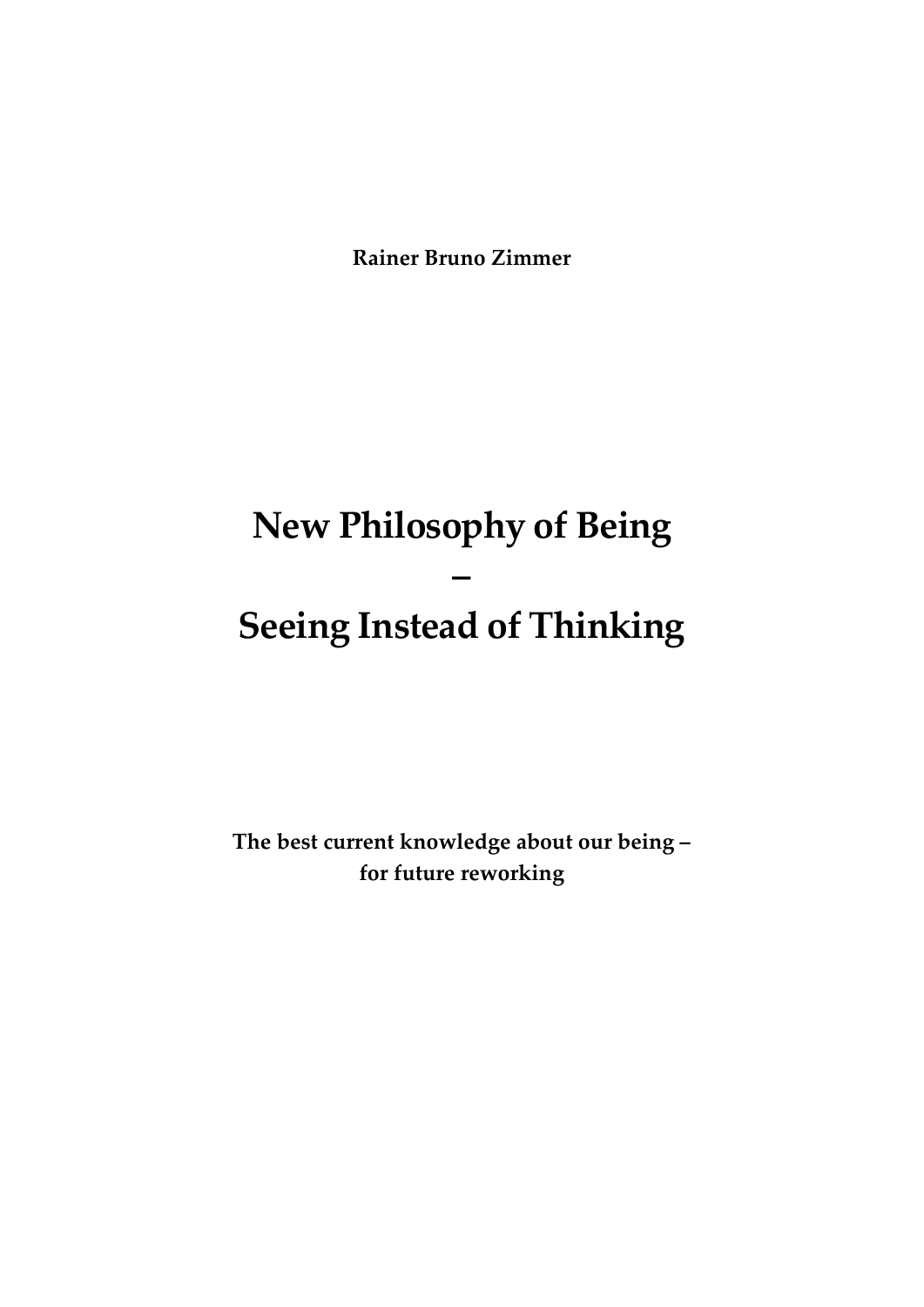## **Terms of Use**

All rights in this work are owned by the author. The author grants you, if you are a private person, the following simple rights of use:

You are allowed, for private purposes only, to load this work from the website "www.genuine-religion.eu", to copy the files, and to print the texts unchanged in content and structure. You are also allowed to pass on the works in printed form on paper to relatives and friends for their private use; these Terms of Use then apply to these persons, too.

All other uses are disallowed. In particular, the name of the author, the titles, and the Terms of Use must not be omitted, changed, abridged, or scaled down in relative font size. The works must not be commercially used and not be transformed in any way, in particular, not translated, and not converted into audio book form.

The author does not take any liability relating to these works. In particular, the author does not take liability for any conclusions, actions, or omissions derived from these works.

You lose all rights of use in case you violate these Terms of Use, in particular, when using any one of these works in a way that transgresses the type and extent allowed.

With any use of one of these works, you accept these Terms of Use including the limitation on liability.

Original: "Neue Daseinsphilosophie –Sehen statt Denken", Version 11 English raw translation by the author, not professionally proofread, May 2022 © Rainer Bruno Zimmer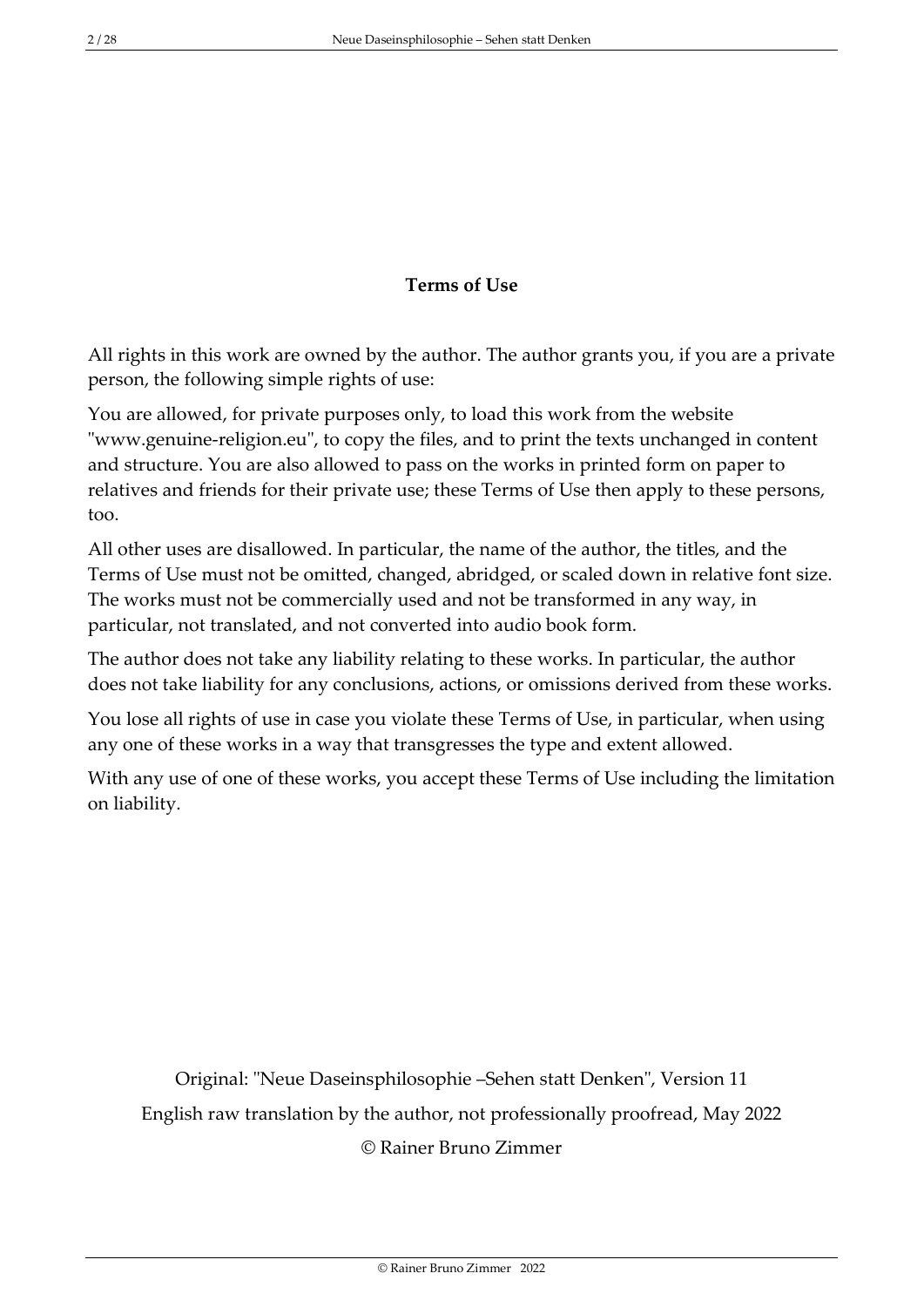## Contents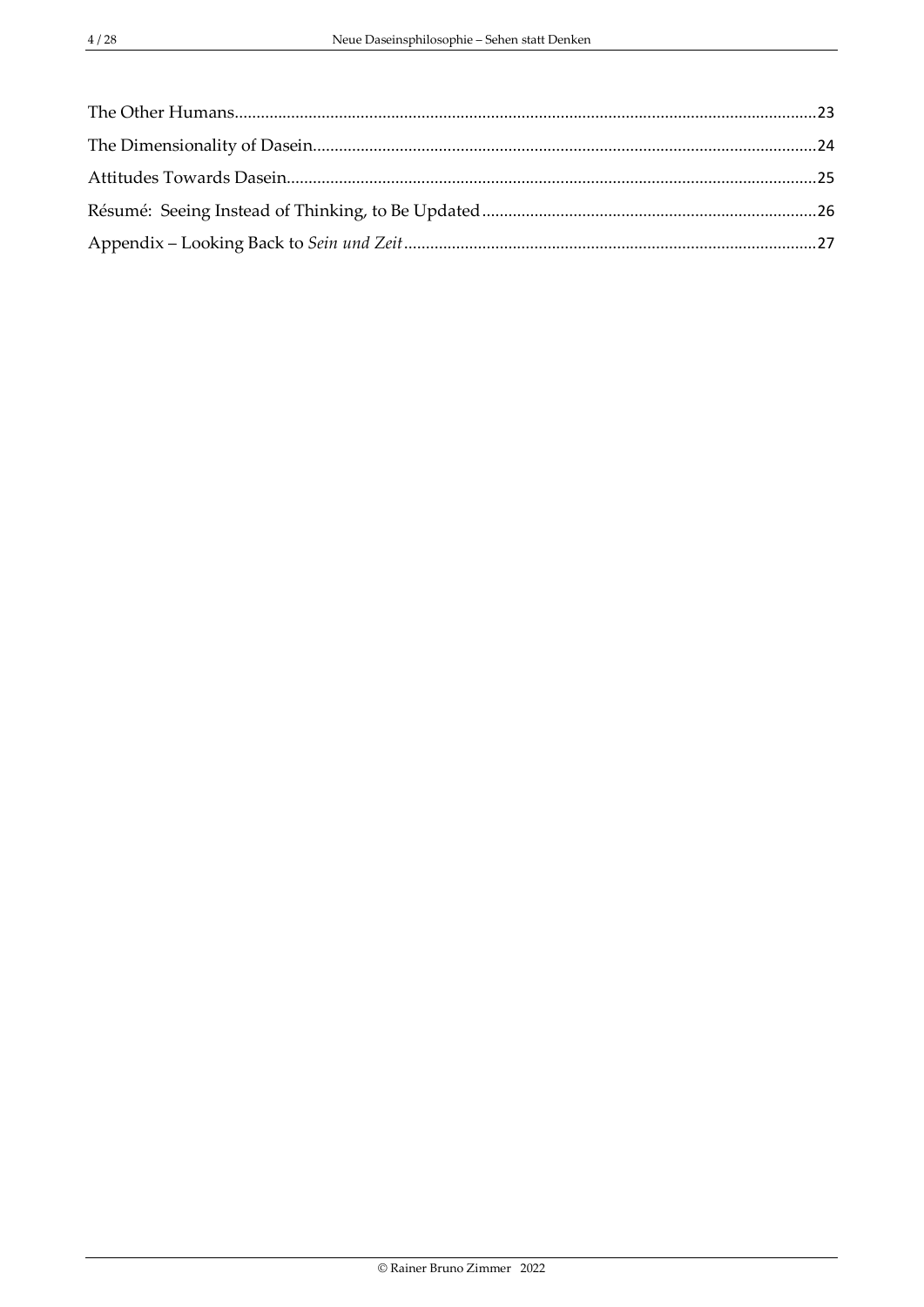## <span id="page-4-0"></span>**Preface**

Our individual thinking defines our individual world. Our rational, that is confirmed relational thinking defines the objective world. What mankind can, in principle, think at all, defines all the world.

Instead of saying: "our thinking *defines*" we could also say: "our thinking *delimits*". But that is controversial because, indirectly, it says that there could still be something outside that limit. In former times, some people seriously studied what was beyond all these horizons: *the beyond*. Today, the dominant view is that the beyond is empty, *the world* is all that is. Even the view is being held, that *the objective world* is all that is, that there is nothing that cannot be fully understood rationally, as a structure of concepts.

These views are determining and restricting our science and philosophy. Scarcely anybody suspects or clearly sees that, as a consequence, science could be missing out on important research, and philosophy missing out on important insights.

Well then, what about the beyond?

For a start, we can get rid of the religiously loaded term *the beyond* and rather use the more neutral terms *the extra-worldly*, or *the inconceivable / non-conceptual*, or *the absolute*. All these are synonyms, because concepts and structures are the objects of thinking and therefore belong to the/some world; and because the very meaning of *absolute* is "not in relation to anything", that is: not part of any structure of concepts, and therefore, by the way, cannot be part of any predicate expression.

Is there possibly something like this?

Who or what is perceiving that which "exists", that which "stands out against nothing"? *I* do, my genuine, authentic self, definitely *mine*, not that of somebody else.

This is, however, not my "ego" or "self" that I *define* for myself in the world and then want to establish and sustain there. Equally, it is not my psyche, the emotions, aspirations, and drives of which I face in my inner world. My sensory system? That is merely a classification in categories of perception: I divide my perceptions into, on the one hand, the outer perceptions coming from single senses or the senses in general, and, on the other hand, the inner perception, for example, the proprioception of my body, or my thoughts. My brain isn't my genuine self either. Nobody directly perceives his or her own brain, it is a *mental object*; and a component in the brain, that would face what the other parts of the brain are allegedly "displaying" to it, has not so far been invented and, thus not confirmed at all.

No, in essence all this is most simple and direct: there *is* fundamentally nothing, but I perceive some "what", and this "what" just occurs to *me*, but this *me* is not such a "what". All attempts to grasp this perceiving "instance" as a structure of concepts are doomed to fail.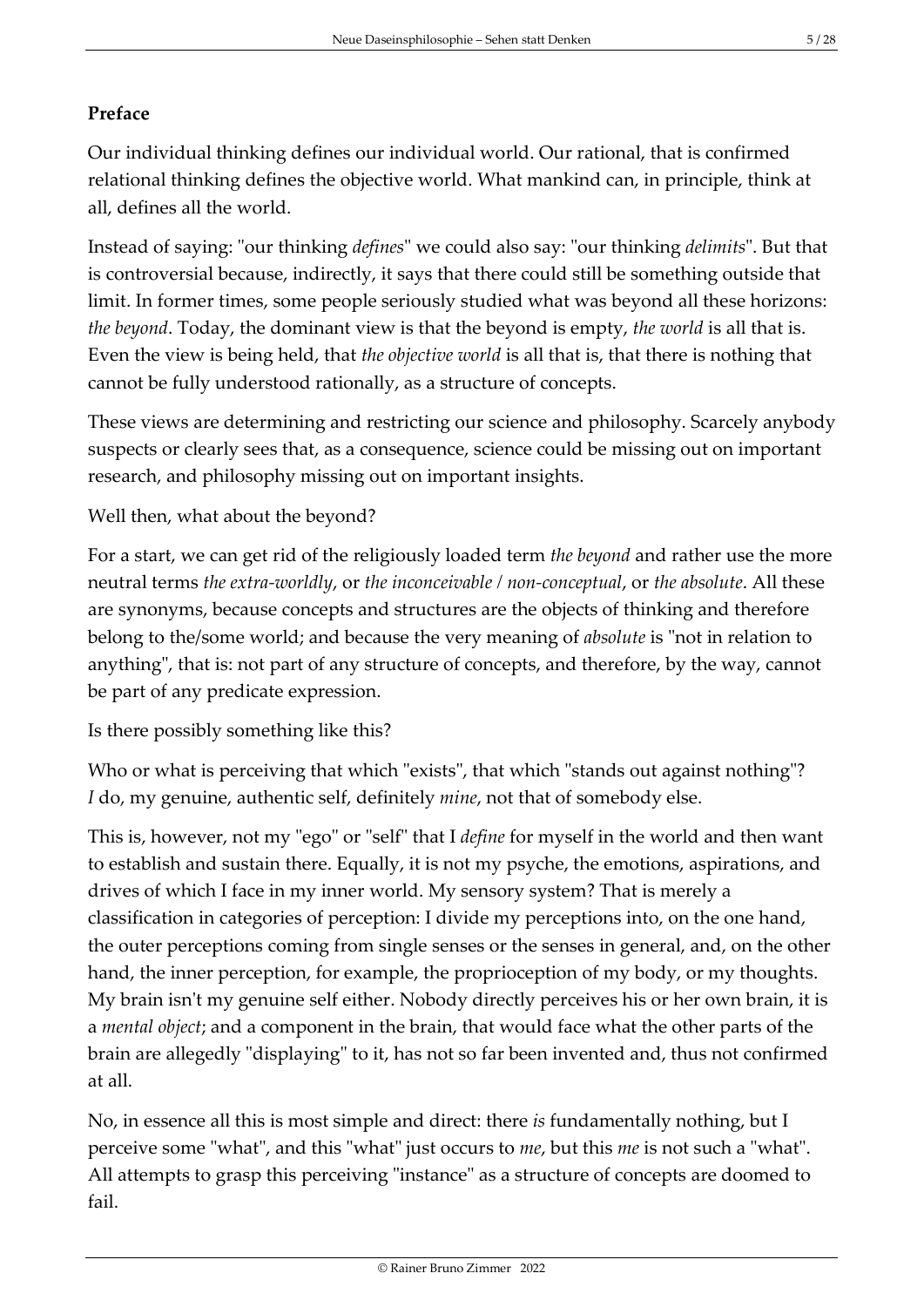For somebody seeing this in the same way, it follows that it is also impossible to falsify the thesis that the beyond / extra-worldly / absolute could not somehow *be*. The perceiving instance is not a concept, therefore extra-worldly, but it cannot be denied.

This should suffice as an incentive for further searching.

This paper is out to the following: starting with *perception*, refocus and review further candidates for the *absolute*, and, because they cannot be relational, present them otherwise, by describing and circumscribing them in such a way that the reader will, hopefully, see them, too.

In other words, by using approximately, associatively pointing language, it should show, what, beyond the world, is constitutive for *our being*. Each and every human can, in principle, see this by her/himself, through focusing on her/his own *existence*. Therefore, the results aren't esoteric, but hard and very rich and highly valuable knowledge

## <span id="page-5-0"></span>**A Note on Terminology**

In the subsequent section on "Beings", we will see that the term *being* – both as a substantive and a verb – refers to inner-worldly concepts and, therefore, should better not be used for *extra-worldly / non-conceptual / absolute* items. For the totality of the latter, we will instead use the term *Dasein* (originally German; literal translation: "being there"). In this sense we can say that our "Dasein film is on", and that we are in our exclusive "Dasein situation".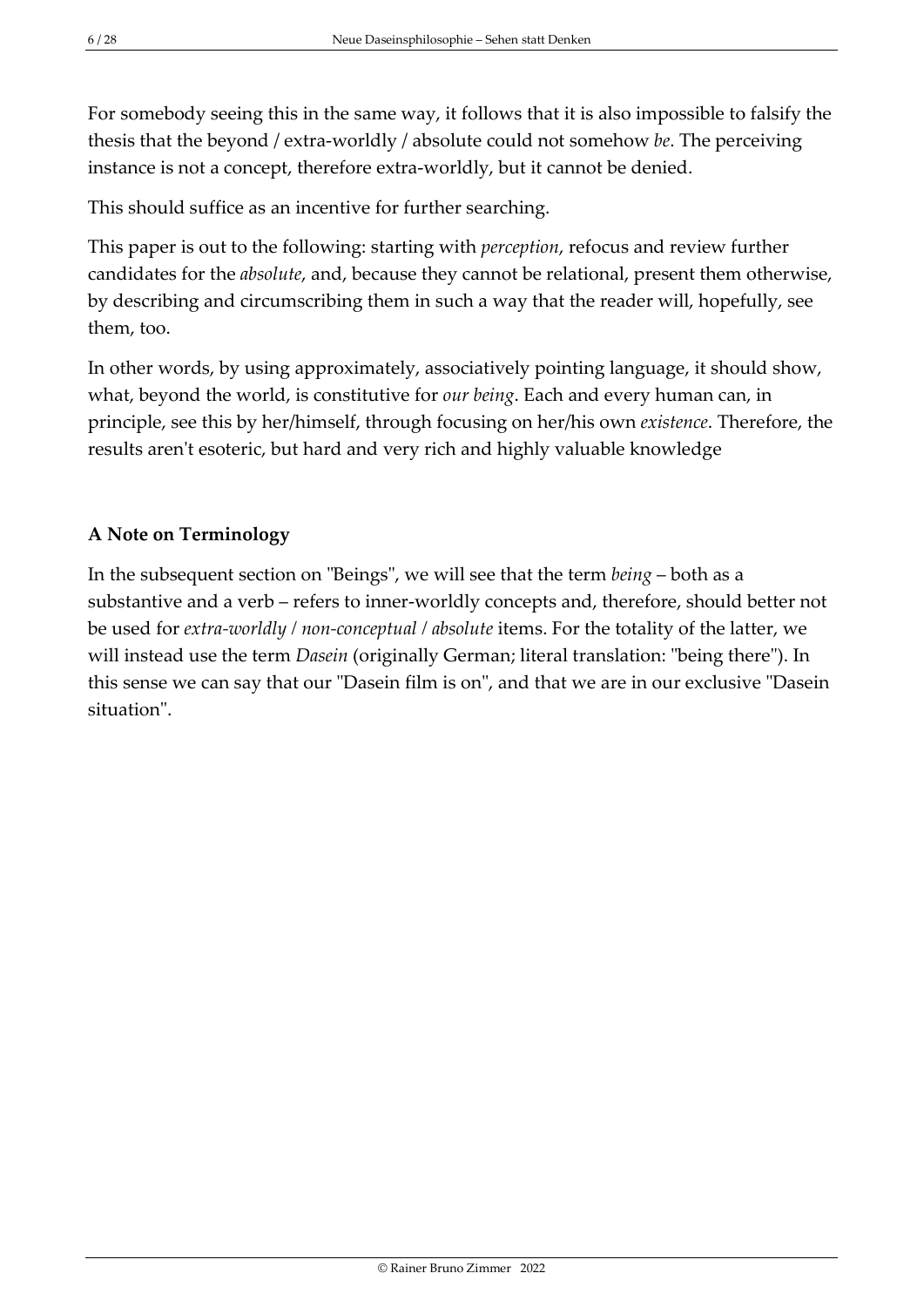## <span id="page-6-0"></span>**Being and Beings**

Why *is* there something and not nothing? Impossible question? It is just as it is, absolutely, and the absolute cannot be related to anything, and therefore not related to a reason either.

Below, we will see, that it is still possible to "see" the absolute "with the inner eye", and to guide others with suitable words to "see" the same. Insofar, the sequence of words of the initial question is appropriate and to the point, as it indeed points to the absolute.

Let us look closer! Everybody knows for her/himself: This moment, I am and "something" whatever occurs to me; in the next moment again something occurs to me, and these occurrences continue to happen. Moreover, when something occurs to me, I can recognize, that it has already occurred to me in other moments; or even that it occurs to me again and again. On the other hand, I can discriminate the somethings, that occur to me, as different. That may well be the same for all humans.

If the same occurs to us twice, or again and again, then the concept, that it was *the same*, is our – mental – construction. That the same *could have* also occurred to us *between* the actual occurrences, and that it *could* occur to us likewise *in any moment to come*, is another mental construction. And that it must, independent of us, somehow permanently *be*, as a *Being*, is a third mental construction. Beings – as subjects – and their being – as a verb – are thus mental constructions that only depend on what we recognize as the same.

Basically, the preceding paragraph says the following: *Beings* and *being* are not primary, but constructed on top of what occurs to us, and the individual *Beings* are not constitutive for our Dasein, while the trait to construct is. What is primary, is, that continuously something occurs to us. That is absolutely so, as long as we live. It is the essence of our Dasein. That nothing occurs, is the same as no Dasein.

#### <span id="page-6-1"></span>**Concepts**

Still, we would not have a Dasein, if we only somehow acquiesced, that something whatever occurs to us at all. Included in our Dasein is also, that we keep preserve the Beings that we have constructed, by conceiving and remembering them as concepts – even before having words for them. Only this renders recognition possible: If that, which we have memorized as a concept, occurs to us again then this concept comes to mind, and this is re-cognition.

At this point, we have to look still closer. What is the meaning of "comes to mind"? In saying that something "occurs" to us, our first idea is, that it occurs to us "by way of our senses" from the external world. But, that something comes to mind, also means that it "occurs" to us from our internal world, more precisely in our individual world of thoughts. Concepts are purely mental. They occur to us not only in the context of perceiving the external world, but generally in being alive, for example, while thinking.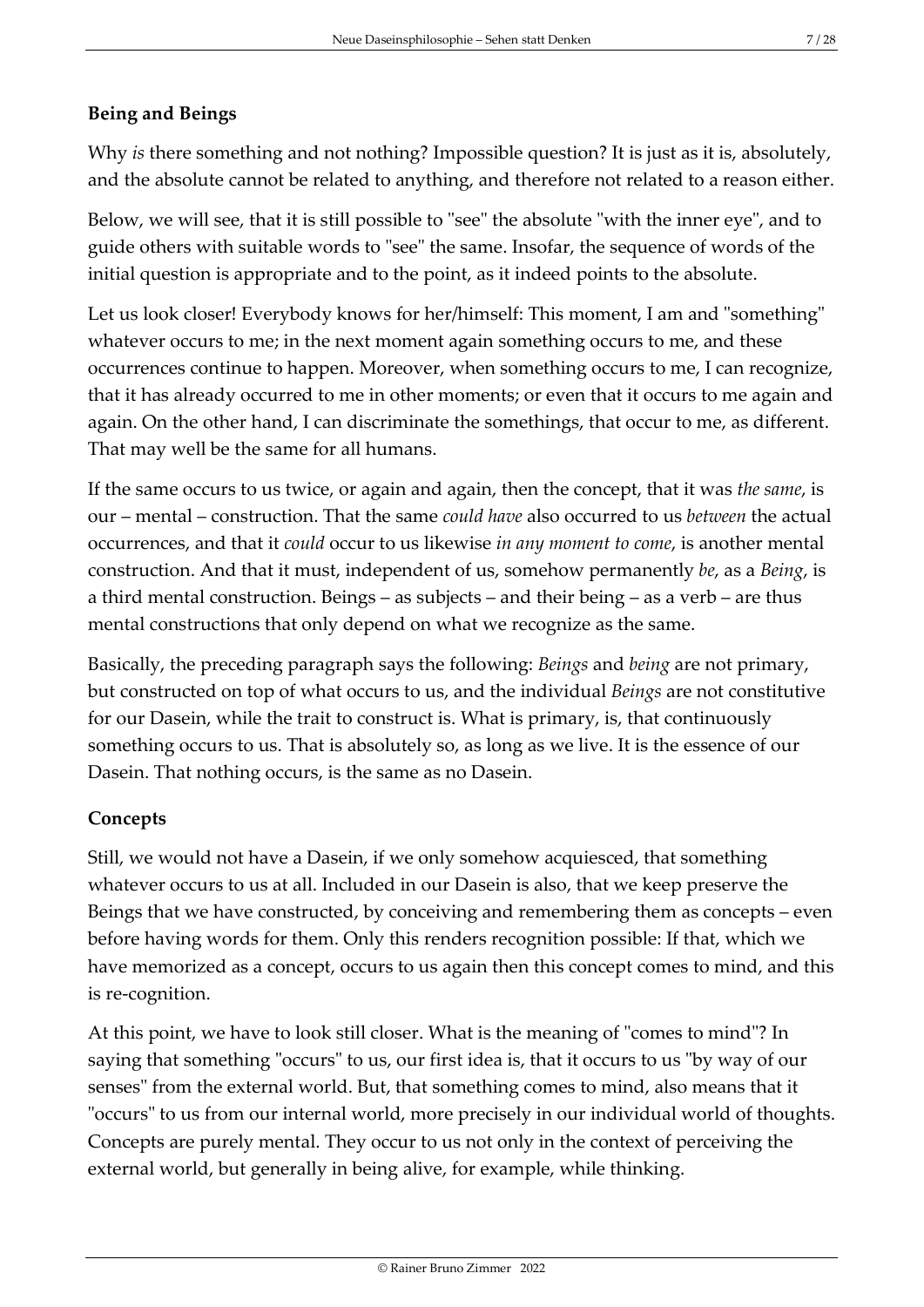By the way, that we are having both an external world, and an internal world, and that they are disjoint, is again our construction. We are having all that occurs to us, subdivided into groups, that we consider as domains of our world, and we have these further divided. For example, counted among our inner world are the perception of our inner body (position of limbs, comfort, hunger, pain), our psyche (motives, drives, emotions, moods), and our mental world (thoughts, inner images and films, inner language).

### <span id="page-7-0"></span>**Concepts and Phenomena**

What kind is that which occurs to us from the external world: concepts or something else? The pros for the latter are, that, in the external world, something may occur to us that we do not recognize, for which we don't (yet) have a concept. On the other hand, we may happen to be mistaken about something that occurred to us from the external world, and that mistake cannot be inherent in what occurred to us: it cannot at the same time have occurred to us and not occurred to us.

This is a mental construction. The construction is: what we perceive, the concept, and what occurs to us from the external world, are not the same. For the latter, we will below use the term "phenomenon".

A fundamental trait of our Dasein cannot, however, depend on any construction. Therefore, our question has still not been answered, whether that which occurs to us are concepts or phenomena.

## <span id="page-7-1"></span>**Different Concepts for Identical Phenomena**

Concepts and phenomena are indeed of different kinds, because we can always replace a concept associated to a phenomenon by a better concept, for example when we learn to differentiate concepts. In such a case, we have the different concepts one after the other. In general, we consider any contexts for differentiating among concepts. When we are facing a person in front of us, then her face is not the same as, for example, the face of the same person on a framed portrait in an exposition, and this is again not the same as the face of the same person on a party, having to look through a frame in order to make a photo of her more interesting. A picture is not the same as the content pictured, and something in a frame need not be a picture.

## <span id="page-7-2"></span>**Identical Concepts for Different Phenomena**

Much more frequently than associating identical phenomena to identical or different concepts, we use to associate different phenomena to one and the same concept. A simple example: we proceed on a sidewalk and catch sight of a street lamp on a pylon arm pointing to the left. Having passed it, what we see after turning around is a street lamp with an arm pointing to the right. In order to construct that this is the same street lamp, it is obviously necessary to have constructed, and apply, the right – in this case: spatial – transformation that morphs the first lamp into the second. The more, we need such a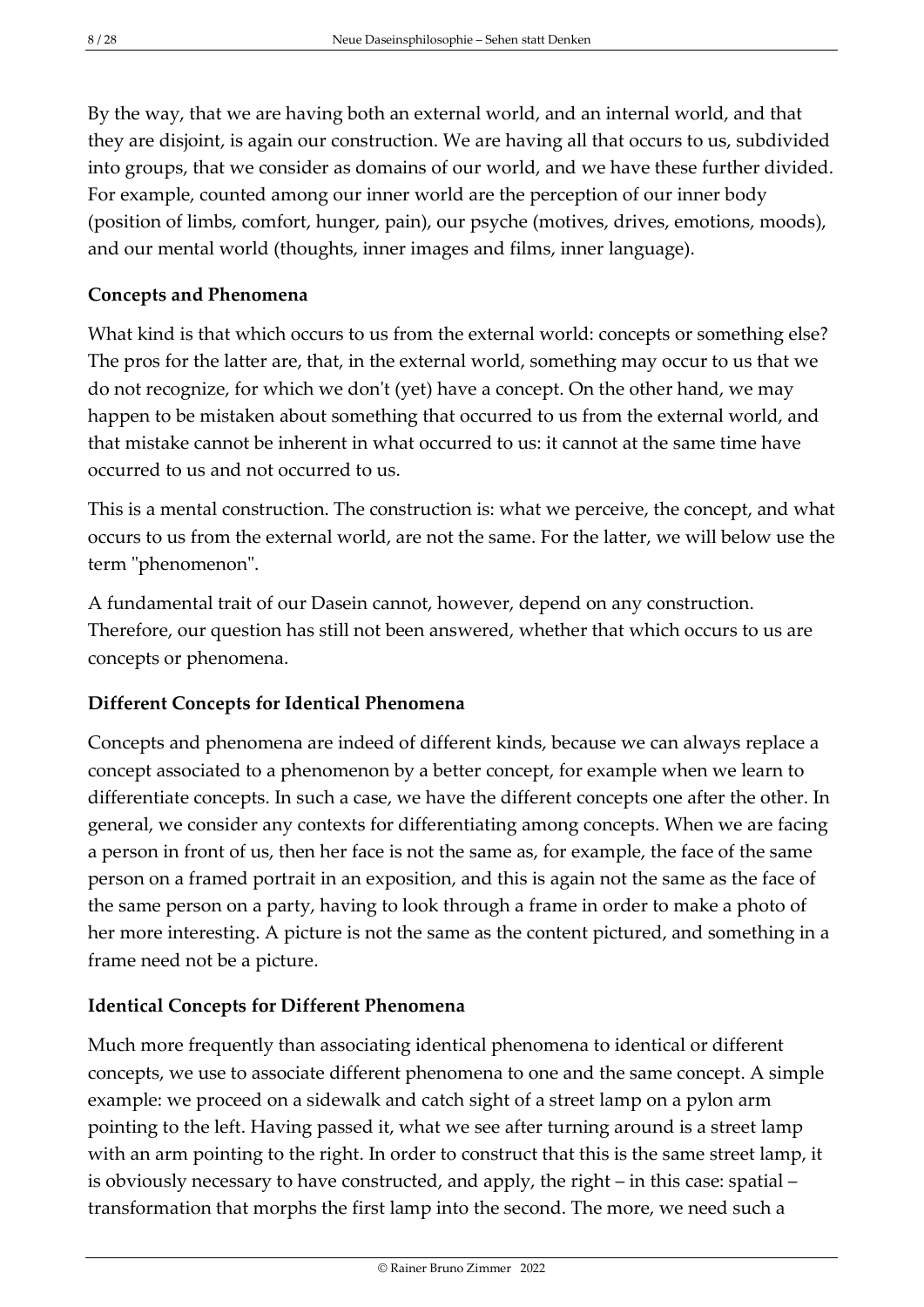transformation in case we are moving around a tree, where the least change of the sight angle repositions all branches and twigs in the field of view, and we recognize the same tree in spite. Thus, when different phenomena occur to us in sequence or at different times, we may well recognize them as the same, and associate them to one and the same concept, by having available and applying the transformations required to morph them into each other.

The transformation work load that we use to deliver in thus constructing the sameness of Beings are easily underestimated. Over and over again, during the course of the day, the sun shows different colors, sizes, positions, cloud amounts – every second, that is thousands of seconds a day -, and we perceive it as the same sun all the time, over days and years, on journeys from many different locations, throughout our life. This transformation ability enables us to avoid getting stuck in the overwhelming mass of aspects of the sun, but rather get over it and proceed with recognition.

The same is true for virtually all objects and configurations around. For example, they occur to us permanently from different view angles, in different lighting conditions, in different parts of our range of vision, close-by or distant, in different perspectives. Still we use to easily overcome these rather infinitely many aspects and grasp it in *a single* concept, as *a single*, clear, and familiar configuration of Beings.

## <span id="page-8-0"></span>**Perception and the World of Thoughts**

Above, we have already seen that concepts are purely mental, that is, occur to us in our inner world, more precisely in our world of thoughts. There, they occur to us directly, without any further recognition processes around, in a single layer.

What we have so far found, is: In perceiving Beings in the external world, we permanently ignore the occurring phenomena as well as the discriminating and the equating transformations involved. Instead we have the corresponding concepts of Beings, resulting from the transformations, act as the objects of our perception. We directly perceive the supermarket as a concept we know, and not some more or less transformed supermarket phenomenon behind, even less all its parts, not to mention all its pixels.

To sum up: We perceive our own concepts, as they are occurring to us without anything behind. Among our domains of perception, we are having a sector "external world", but that there would be something behind, e.g. phenomena and their processing by sensory organs, nerves, the brain, are constructions of ours, as are possible storage and working structures considered fundamental to our thinking. We cannot "look" behind what occurs to us. Primary is the momentary perception of concepts. Phenomena, and structures of phenomena, as all structures, have been additionally constructed by ourselves.

By the way, it isn't true, that our perception could at all be explained as *caused by* the said constructs, say, in such a way, that the sensory organs were emitting impulse patterns that cause the brain to associatively activate concepts. First, we have to be, that is, we have to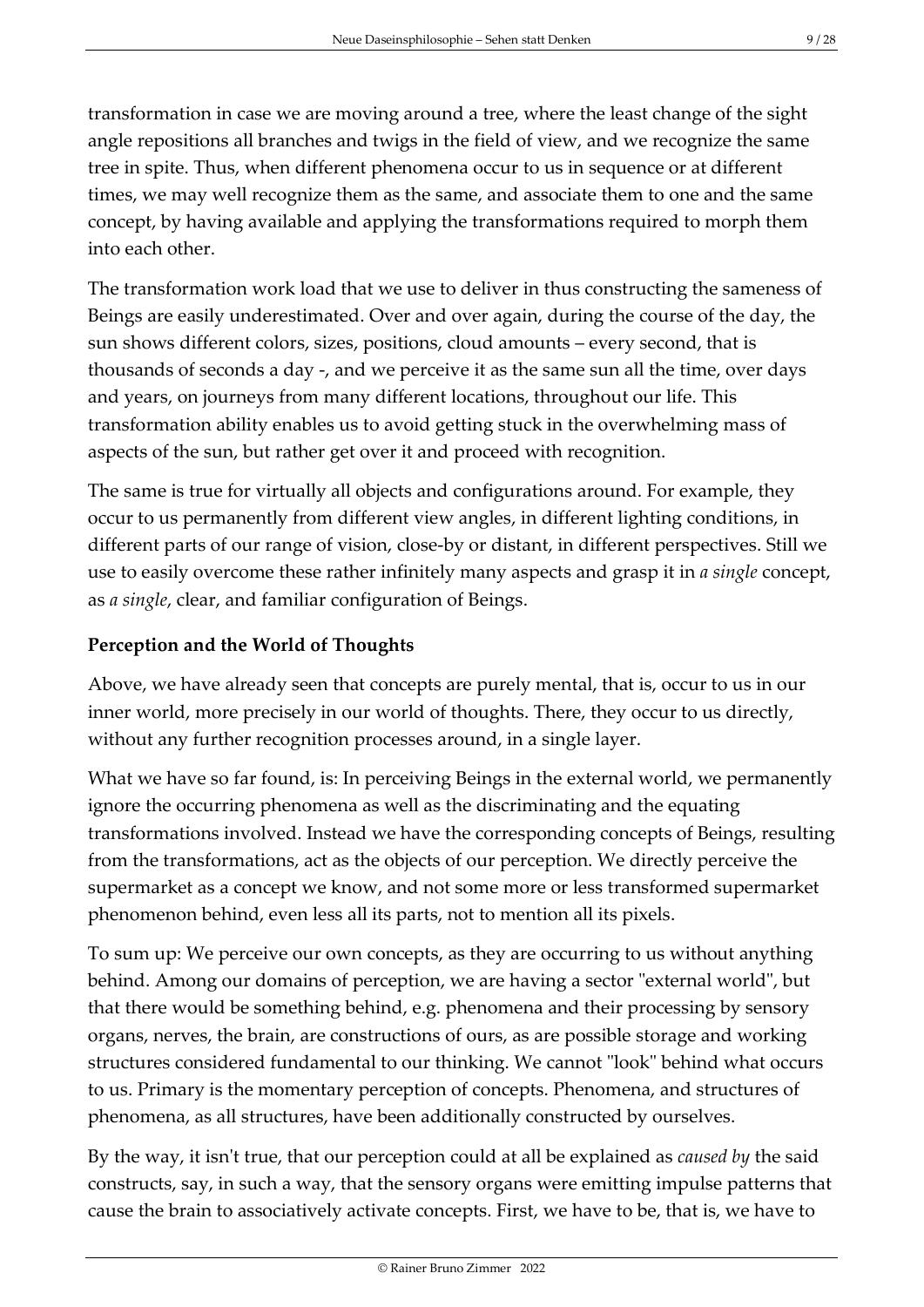be able to perceive at all, and only then we can construct such concepts and relations of concepts. Perception cannot be explained as something perceived, and our Dasein not from that which occurs to us within our Dasein. Dasein is, that somewhat occurs, and this is an absolute given, hence not conceptually or structurally graspable.

Back to the perception of concepts. We note as a continuative point, that we are able to improve our perception of concepts by replacing individual concepts with better ones, or by learning new concepts. Before and after the improvement, we are perceiving with our best available concepts.

Below, we will see, that, in improving our concepts we are not confined to ourselves, rather we can benefit from the improvements offered by our collective, and, in this way even get the objectively best concepts available.

Let us now look closer at our dealing with concepts.

#### <span id="page-9-0"></span>**Associations**

We can observe that, in addition to the concept we just perceive, usually one or more others come to mind. And when the first concept occurs to us repeatedly, then, in each case, these same other concepts come to mind, too. Generally, with respect to concepts, we rather don't say, that they *occur* to us, but almost always, that they *come to mind*. Sometimes, concepts come to mind spontaneously, mostly triggered by a preceding concept from whichever domain of perception.

This, kind of triggered-coming-to-mind, relation between two concepts, we call *association*. Because the term *association* is ambiguous, we use here, for greater precision, defined phrases:

- for the setup of associations, the phrase *to associatively connect*, and
- for following an association, or chains of associations, the phrases *to associate*, or *to think associatively*, or *to talk associatively*, or *associative language*.

Associations are constituting the fundamental structures of concepts, but their workings are still to be further laid open.

On closer inspection, we realize that the matter is more complex. Each time a concept comes to mind, then a variety of others are more or less intensely "resonating" in the background, on the brink of coming to mind in the foreground: When thinking of another person, then it is implicit that we love, or fear her, whether there is some need for talking with her, what she is planning, and much more besides. When thinking of a mountain, then we also think of its appearance, that we want to climb it, or already have been on its top, what we have seen there. When thinking of something that we want to buy, then at once a number of sources come mind, where we could buy it, where it is cheaper, and what are the prices.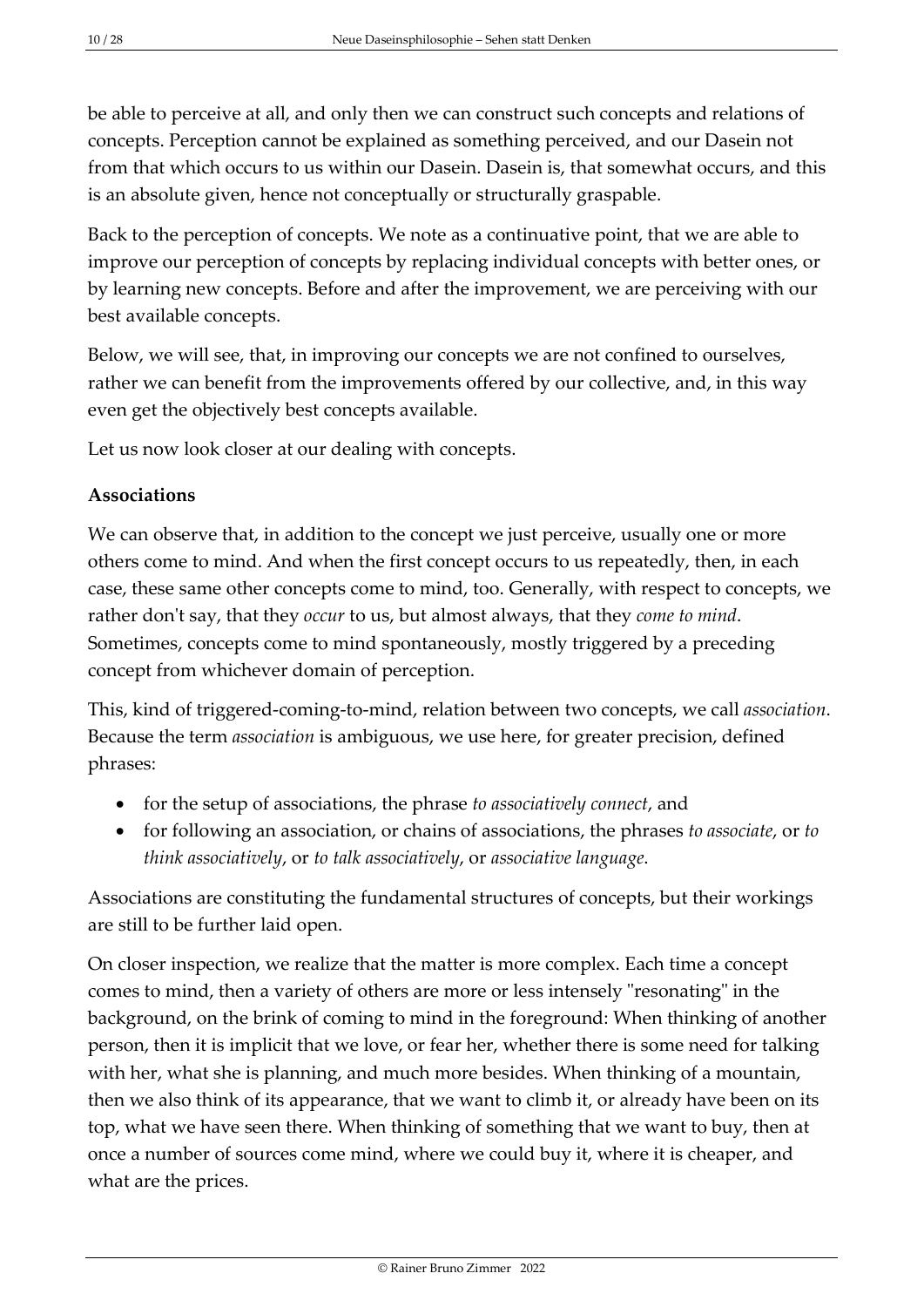Associations then do not only connect concepts with concepts, but mostly greater patterns or profiles, in which each concept has it own weight. Each weighted profile makes the next weighted profile come to mind.

## <span id="page-10-0"></span>**Relations**

Between the concepts that we perceive, there are many, various relations, and these relations we also perceive as concepts, for example, that certain concepts invariably occur to us *together*, or always in a certain *spatial formation*, or always *at the same time*, or always *one after the other* -, and herby we have already named a few of the concepts, that we are having for such relations. And, thus we have

- structures consisting of relations between concepts  $R(X,Y)$ ,
- concepts for relations R,
- and, of course, we usually form associations between the related concepts X and Y, as well as between these concepts and the concept for their relation, that is between X and R, and between Y and R.

Important relations are spatial, temporal, set relations (*is element of*, *is a subset of*, *is disjoint with*, *is intersection of*, and more), contextual (*belongs to*, *inevitably belongs to*, *characterizes*), logical (*is a consequence of*, *has as a consequence*, *serves as a means to*).

## <span id="page-10-1"></span>**Successions**

Given a concept or profile of concepts, then in temporal succession, from one moment to the next, a further concept or profile can come to mind, thereafter the next, etc., and then we have a temporal sequence of associations. This succession itself can occur to us repeatedly, whence we may capture it in a new concept for this very sequence of associations. Each time we experience the process *driving my car to the office*, then certain streets, crossings, traffic lights, parking lots, etc., and our corresponding actions occur to us, all of them always in the same sequence. And if that is the same all the time, then we have obviously understood and a confirmed knowledge of how to drive to the office.

The preceding paragraph suggests two continuations, on the one hand concerning the topic of *actions*, as driving the car to the office indeed requires a lot of successive actions, on the other hand concerning the topics of *understanding* and *knowledge*. Let us start with the first one.

## <span id="page-10-2"></span>**Actions**

Our body offers quite a number of possibilities to move. Obviously, we perceive that certain concept profiles in our world of thoughts are associated with perceptions of our inner and external worlds in such a way that they can trigger or block the latter. That does not mean that all movements are controlled in this way, given there are reflexes and unconscious movements, but we learn that sufficiently weighted concept profiles –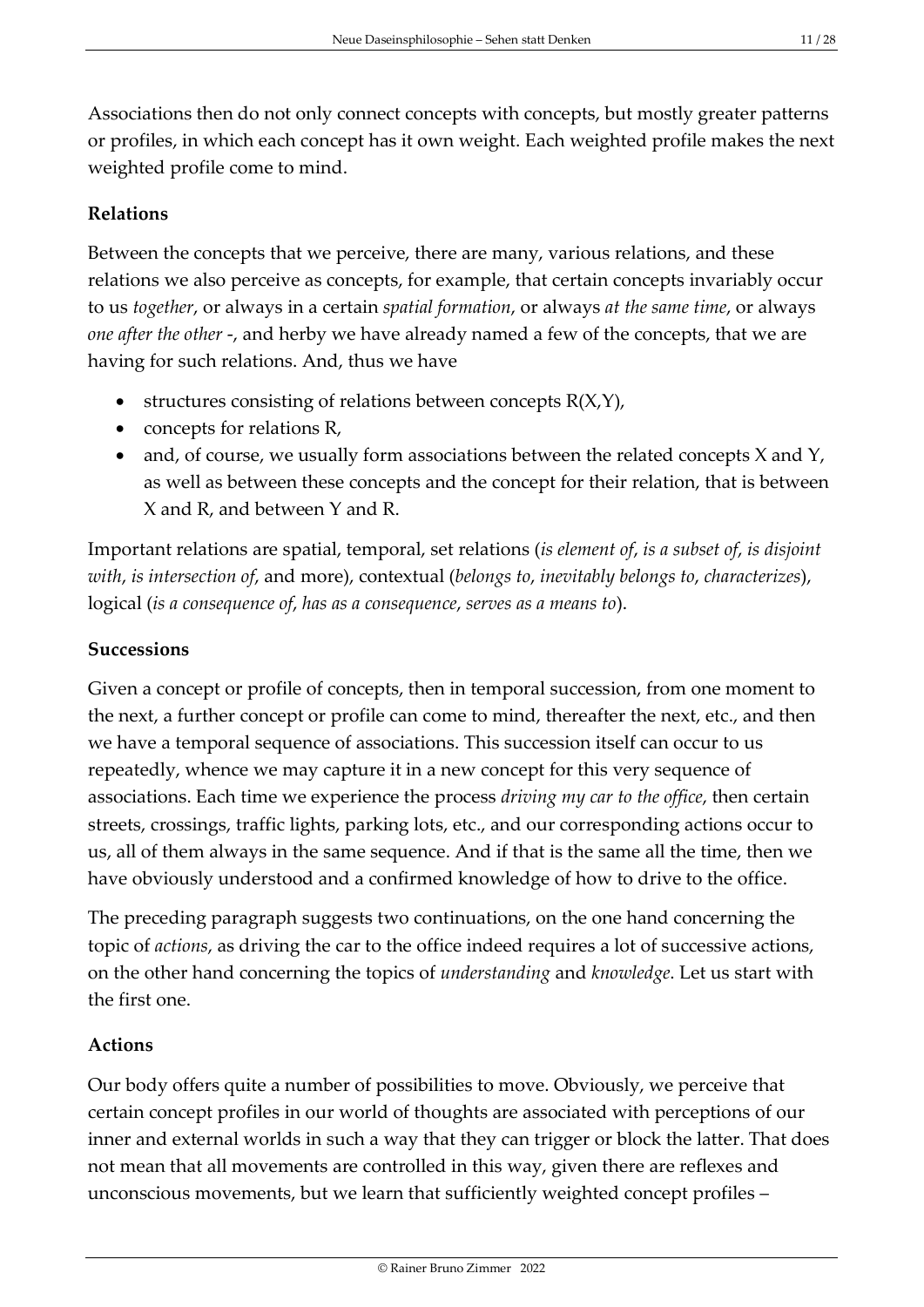sufficiently intense and targeted thinking – can effectively be associated with subsequent actions.

In most cases, we are triggering our actions through associations as a matter of course. Rain occurs to us, and we associate opening the umbrella, the corresponding movements for unpacking and unfolding, possibly an impulse to act, and then this happens. We can also think of an action without starting it. On the other hand, an action can so firmly be associated with a perception or thought of a sudden imminent danger, that this action is being started directly, rather beyond our control.

Actions also include mental actions. We can trigger actions of thinking of something specific and different from what we currently think about. That is, we can direct our attention away from our current focus towards the next focus, and thus carry our attention forward along a "route", and we can again associatively connect this route with a concept, and, by thinking of this concept, again activate this route.

## <span id="page-11-0"></span>**Understanding**

We are being in a situation. Our perception provides us with a matching, weighted profile of concepts: the present context. If we have already lived through it before, and more or less know it, then we possibly can directly and firmly associate, what we are going to perceive next, or which actions we have to trigger in order make us perceive something specific next, that we are up to. And if, in the next moment, we do perceive this specific something, then we feel we are right on track and, for a moment, or for the whole course of events, live in harmony with that which is occurring to us.

Our life essentially is, that all kinds of perceptions are going on to occur to us, and that we have sequences of association structures, including associated actions, concur and possibly harmonize with this course of perceptions. If they harmonize indeed, then we *understand* that which occurs to us. The aggregate of all and everything understood in this way, that is, of all association structures, that we can thus live through, constitutes *our – individual – world*.

## <span id="page-11-1"></span>**Intelligence**

Intelligence is *new* understanding, that is, to perceive new relations, to build corresponding concepts and association structures, to test and prove them in actual life, and to take them as *confirmed*, if they harmonize with the successions of perceptions, and otherwise memorize them as *inept* and review the deviations from the expected, in order to hopefully understand the unexpected course of events, too.

We are not in control of what and when we may, from one moment to the other, newly understand, but it is perpetually given to us. This is not a claim, but rather a hint to the fact, that everybody can try to detect this in her own life.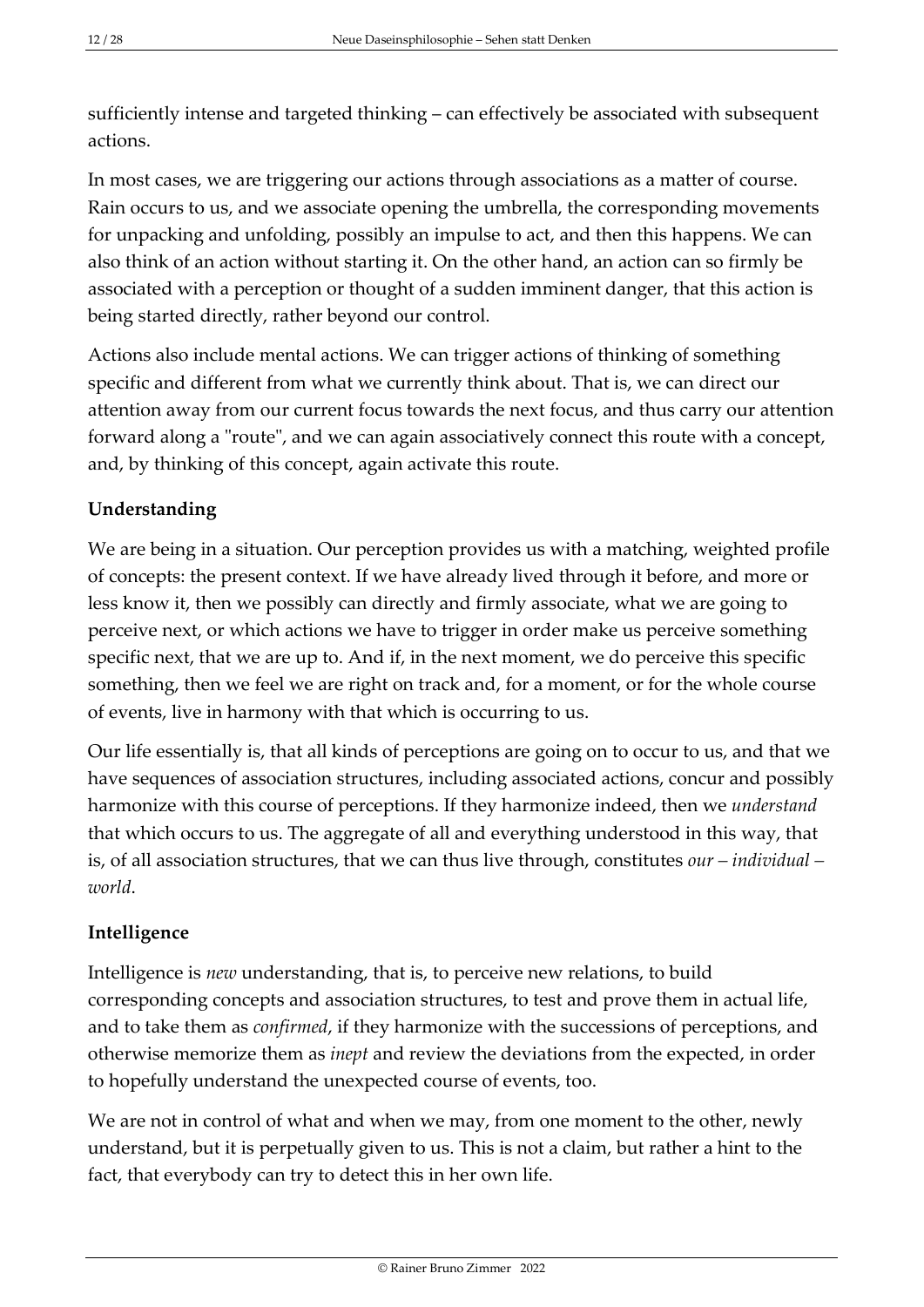## <span id="page-12-0"></span>**Intentions**

We can be out to something and achieve it, that is, we can act in such a way that this something is finally going to occur to us. The simple example is, as described above, that, in our sequences of associations, we are having profiles of concepts, in which concepts of action, for example, to sit down on a chair, are so heavily weighted, that these actions are effectively being carried out – and we do sit down on the chair.

Generally, we pursue intentions by carrying forward our goals, plans, and intermediate goals, sufficiently weighted among our concurring profiles of concepts.

The anticipatory association process can be unproblematic. When we are going to enter a shop in order to buy something specific, we know each single step and the whole sequence. We know what we are going to do next, and what we have to expect thereupon.

But, what we are being out to, may also require very many, intricately related, conditional courses of action, for example if we want to build a house. In this case, a great many of virtually unmanageable, particular actions have to be initiated. Still, we may involve professionals, who know how to organize the project, starting with the planning phase, up to the delivery and acceptance, so that we can count on the completion in due time of the house, that we are after.

On the other hand, we have sometimes to be very fast with our associations. For example, in speedy ball games, we have to anticipate, where the ball will end up and where the players are moving to, just in order that we may be able to act according to our intentions at all. For this, we must be up to *read* the situation and to *understand* the opponent's way and means to play, in order to know at the soonest, what the opponent prefers to do in this situation, and what we can do for not only holding off, but also attacking, the opponent at some weak point.

And then we may also be out to reach goals, while it is incalculable whether and how we might reach them, for example, a desired career position. Maybe, we know some required or helpful intermediate goals, maybe some opportunities arise, of taking certain steps to bring us nearer to the main goal. Maybe, it is fully open, how we could move on, and we may not have any option other than trying the possibilities at hand. In this case, we have at least to carry along, in our concept profiles, the main goal and the intermediate goals weighted that strongly, that they will, in case of unforeseen opportunities, trigger those actions that will help to advance towards the goals.

This is the very manner, by which our life keeps prevailing against chaos and entropy: we use a kind of mental detent, that allows the "favorable" occurrences to progress the wheel of our life, and that blocks regress through "adverse" occurrences. Progressing is good, not progressing is bad.

By the way, intelligence and intentions are forming a virtuous circle. New understanding can open new action possibilities towards present goals and make new goals achievable.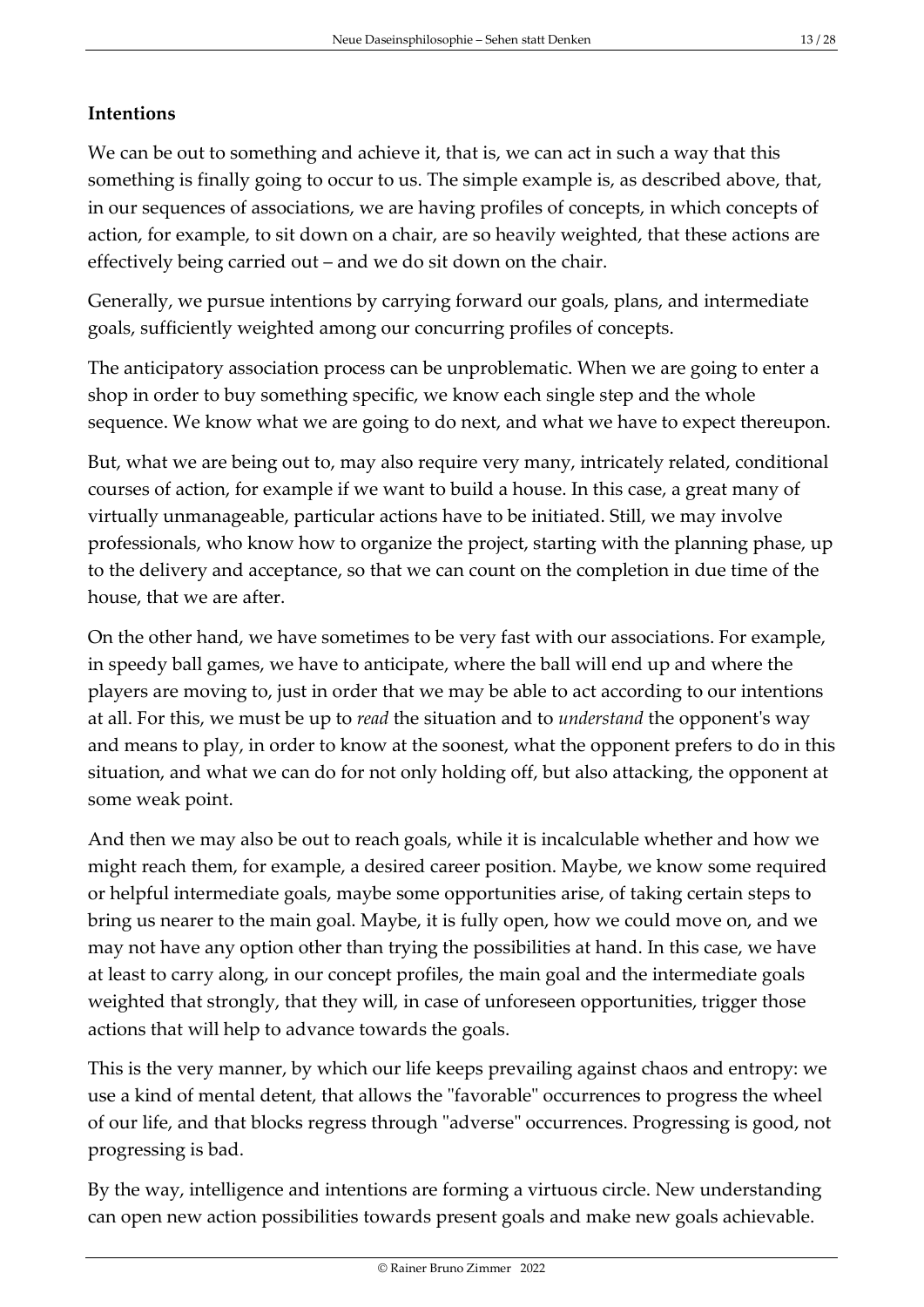And we can have and pursue the explicit intention to create more possibilities and chances for new understanding, by intensely studying the concept domain in question.

## <span id="page-13-0"></span>**Thinking as a Mode of Acting**

Thinking is based on the same structure as acting is. In the same way in which we can, by suitably weighting concepts in profiles, trigger actions, we can also effect that next, or through the next steps, we will associate towards something particular, and thus trigger a possibly long, targeted thinking process.

There are three major types of thinking: (1) simple, targeted associative thinking, (2) free associative thinking, and (3) rational, that is conceptually precise, relational thinking.

## <span id="page-13-1"></span>**Simple Associative Thinking**

*Simple associative thinking* means – from all that occurs to us – to generate concepts, concept structures, and association sequences, to test and confirm these in the course of life, and thus to gain a trustable repertoire of understanding and acting – trustable to such extent that, through its use, we can master our life and enhance its possibilities.

In these processes, we are normally out to something.

*Free associative thinking* is just the special case, in which we are *not* out to anything, but rather "openly" let occur to us whatever may come.

Simple associative thinking can be schematically described as follows: for a concept B1, for example *lightning*, we are having associated a second concept B2, for example *thunder*, and when we experience B1 preceding B2, we see our association B1->B2 confirmed. On a closer look, the same is happening with concept profiles. That is,

(1) for the weighted profile of concepts P1, that harmonizes with the present situation, we are having associated the next profile P2,

- (2) we compare this P2 with the subsequent situation S2, and
- (3) accordingly either confirm the association P1->P2, or

(4) weaken it, and add P1->P(S2) to our repertoire as a new possible association.

## <span id="page-13-2"></span>**Rational Thinking**

Rational thinking is functioning along association chains in the same way as simple associative thinking, with the key addition that we are permanently and without exception out to stay within certain rules. These rules are strictly relational, that is, limited in a characteristic way to narrow profiles of precisely framed and defined concepts and relations of concepts, and to a set of permitted sequences – logical derivations – of associations. At best, there may be accompanying concepts of what may be intended, and what should, or must, be avoided. Rational thinking is restricted to relational thinking.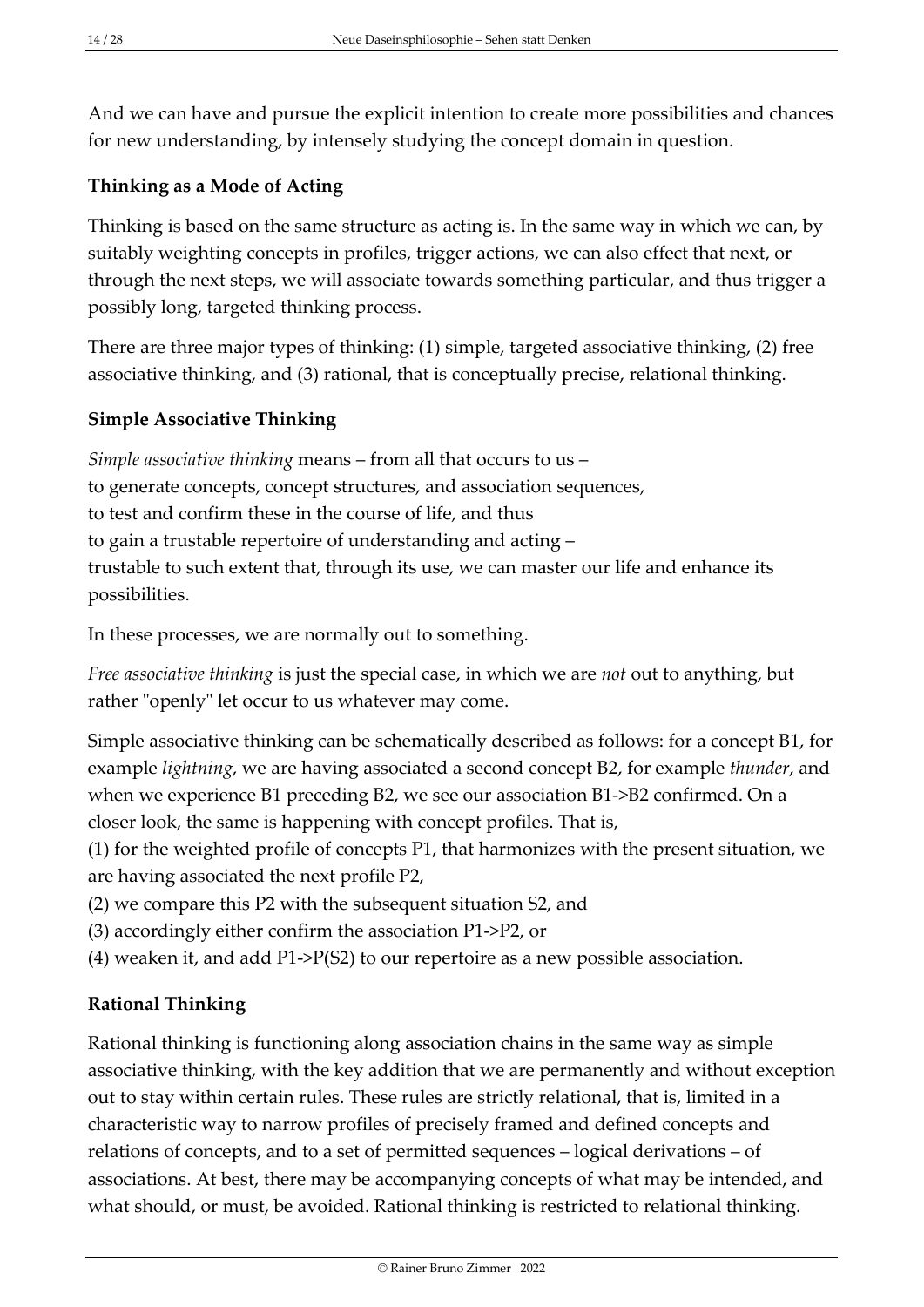Additionally, the point is, starting from proven relations of concepts, to find new proven or provable ones, in other words, to proceed from confirmed truths to new truths. This is the fundamental version of rational thinking, non-verbal and, therefore, not easily described. The prevalent rational thinking is verbal, and we understand it directly and applying common terms: the relations of concepts are our notions, and we use to express them by means of formal or formalizable propositions or assertions. The rules for the progression of associations are here the rules of theoretical and practical predicate logic. Assertions are considered to be true,

(1) if they are, or can be established as, objective, and

(2a) if they are provable, or

(2b) if they are open to falsification, but could not be falsified in a single of sufficiently many and comprehensive tests.

## Insertion:

Relations are here to be understood simply and safely in the plain mathematical sense: a relation is a subset of a product set. For example: Let H be the set of all humans. Then HxHxH is a product set and consists of *all* theoretically possible sequences of 3 humans (triples), written as a set  $\{(h1,h2,h3) | h1,h2,h3 \in H\}$ . The relation father-mother-child is a subset of such triples, for which the assertion (the predicate P) is true, that h1 is the father, and h2 the mother of h3. Predicates may be logically related: for example, the truth of the predicate P above implies the truth of the assertion that h1 and h2 are elder than h3; on the other hand, the truth of P can be implied from the truth of an assertion about a corresponding DNA test.

## <span id="page-14-0"></span>**Theories**

Our notions, when expressed in formal propositions or assertions, we refer to as *theories*; or as *hypotheses*, resp., if we want to emphasize, that their truth has not, so far, been confirmed in the sense above.

Theories, as we generally understand them, are structures of thoughts, hence mental structures of mental objects. Theories allow to predict occurrences. They are either provable, or their usefulness depends on the occurrences of facts coming indeed as predicted.

Provable are mathematical theories, in the widest sense. Proofs are here built on top of previous proofs and, therefore, there is an initial set of – unproven – propositions: the axioms. Contrary to *necessary conditions* in the case of non-provable theories, we can rely here on *sufficient conditions*. The resulting construct of theories is true in itself, not falsifiable and can, in practice, only be replaced by a new one on the base of a somehow better set of axioms.

In the case of non-provable theories, it is essential that they are, at least, falsifiable, for example, that they are having logical implications such that it is possible to observe, in the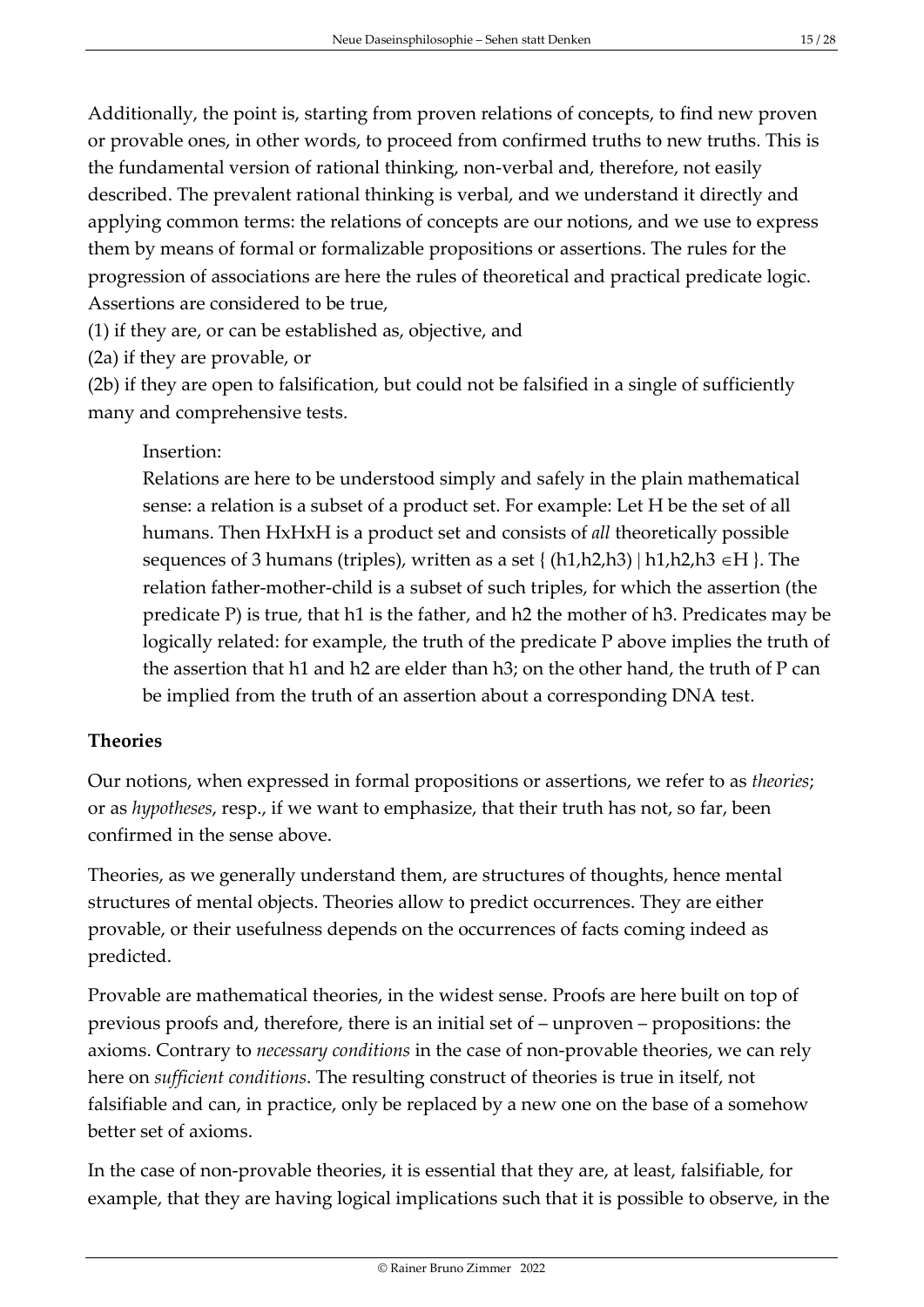external world, under controlled and reproducible conditions, whether the implied really occurs under the preconditions specified by the theory.

Non-falsifiable theories suggest that something was predictable, while its implied consequences can, in principle, not be observable, hence not be confirmable. Nonfalsifiable theories can therefore, as a matter of principle, not be true in the sense of the following section.

## <span id="page-15-0"></span>**The Truth of Non-Provable Theories 1**

Logical consequences are nothing but "necessary conditions". If, given the preconditions of a theory are fulfilled, there is one single observation in which one single necessary condition of this theory is not fulfilled, then the whole theory is disproved and thus not true. If, in as many pertinent observations as mankind can possibly collect, all necessary conditions are fulfilled, then the theory is insofar confirmed, but the next observation could still disprove it.

Theories can therefore be *universally true in the sense that, in principle, every human* could, in the external world, reproduce all confirmations, or find new ones. The set of all theories proved, or confirmed in the way above, are constituting our objective "knowledge". It includes the laws of nature. They are true, in the sense described above, as long as their predictions do really happen. They do not at all control the course of the world, but they predict it. Particularly, it is not true that facts are being enforced by the laws of nature. Actually, the laws of nature depend on the facts, because a single contradicting fact could disprove some of them.

#### <span id="page-15-1"></span>**Basic Trust**

That, in spite of the finite number of our experiences, and in spite of the finite number of confirmations, we can and do rely upon our "knowledge", results from our basic trust, and this in turn on our experience, that what is happening to us, does not arbitrarily lead us by the nose, but is systematic, and sufficiently dependable to an extent that we can assess. Accordingly, theoretical "knowledge" is an exaggerated term because, in fact, we do no more than *reasonably trust* our theories or – if you will – *believe* in them.

## <span id="page-15-2"></span>**The Truth of Non-Provable Theories 2**

At least, we do not blindly believe our theories, but rather only, if we can, or at least could, "see for ourselves", more precisely, if we can reduce them to *something more fundamentally true*: to that, which we can ourselves perceive in our external world. Our "knowledge" will be true as long as it will not be disproven by our perceptions from the external world, and it is thereby confirmed only to a limited extent, because we can collect no more than a finite number of corresponding perceptions.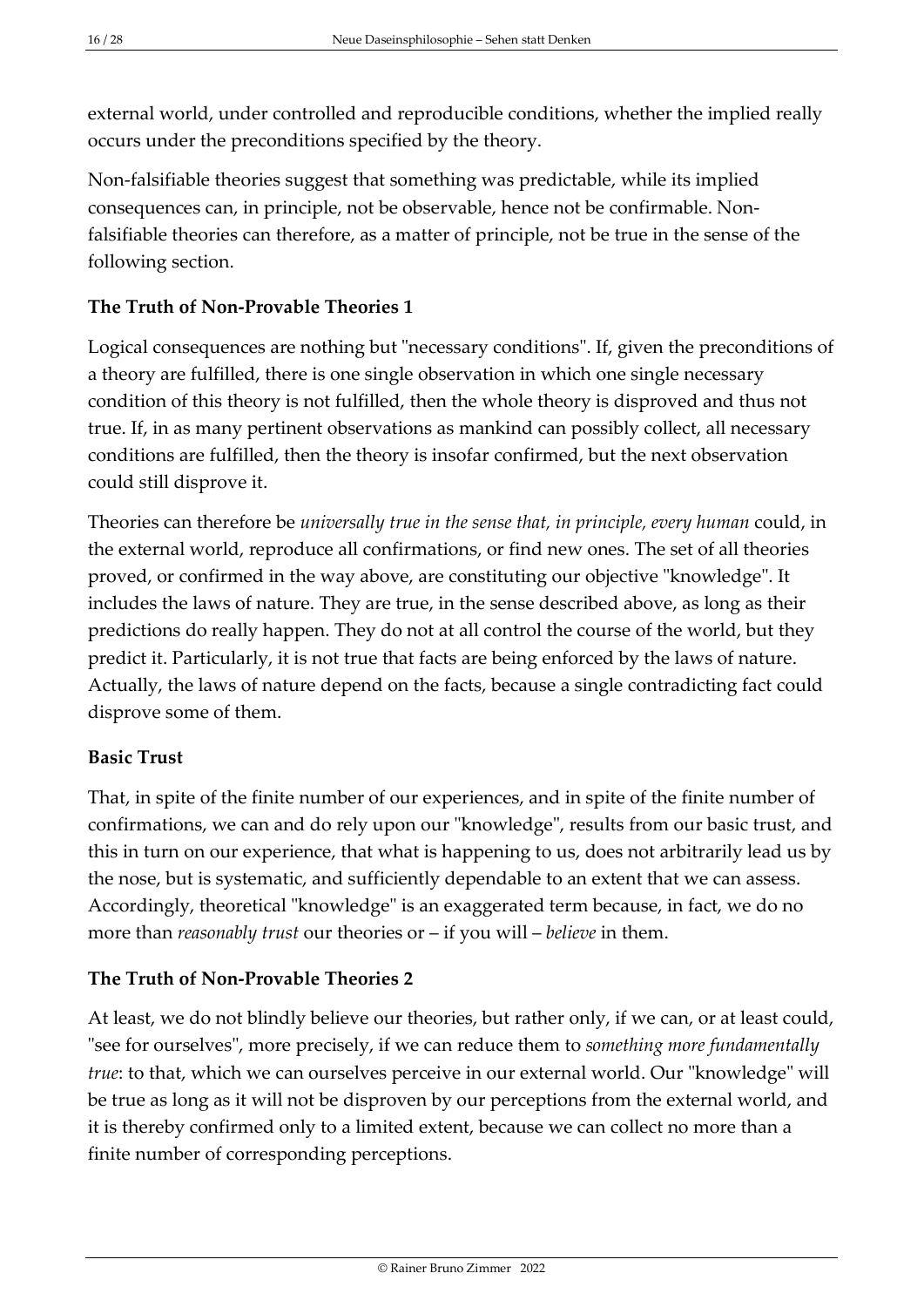## <span id="page-16-0"></span>**The World is Mental**

Above, we have already defined our individual world as the aggregate of all association structures that we, personally, can live.

*The* world can then be defined as the aggregate of all association structures that can, in principle, be lived by some human.

This is not, what people generally mean by "world": the objective world of all that which is being outside and independent of us.

In the first place, we have to record here, that we have determined the external world as the domain of perceptions from our senses. The corresponding concepts occur to us in our world of thoughts and therefore do not belong to the external world, as all association structures of concepts do not. Already the notion, that there are senses on the one hand, and objects on the other hand, from which the senses receive stimuli, is a conceptual construction, hence a theory and by no means a primary given. We are perceiving concepts, and then invent, that, behind these concepts, there *be* something else, external to, and independent of us. We keep going on even farther: in order to explain relations in the external world, we proceed constructing components like molecules, atoms, elementary particles, etc. We construct quasars, genes, the psyche, Julius Caesar. These are concepts that we could never perceive in our external world. That we imagine them as being in the external world and thereby extend the external world, is a useful construction in many cases. But, philosophically, we are misleading ourselves here. Objects in theories do not *exist* in the external world proper, that is in the world of our senses, but only in our world of thoughts, part of our inner world.

#### <span id="page-16-1"></span>**Language**

We have now seen that we can conceive the world as a system of static and dynamic concept structures, that we mostly handle verbally.

A very important relation is that between a concept and the word for it. Both are mental objects and so tightly associated that we use to take them as virtually the same.

Words are concepts on their own. The word "house" does not have any attributes of houses. Firmly associated with a word are its phonetic representations that can be spoken and heard, its writing representations that can be written and read, and the pattern of activity for speaking and for writing the word. Comparatively loosely associated with a word are the concepts *meant* by the word. Given the word "house", what comes to mind first is a typical house, but there are "infinitely" many types of houses for which the word "house" is precise, or still tolerable. In most cases, the concept associated with a word is not unambiguously defined, but there are many concepts associated likewise, that is, words are normally kind of "wide-angle" and associated with multiple concepts.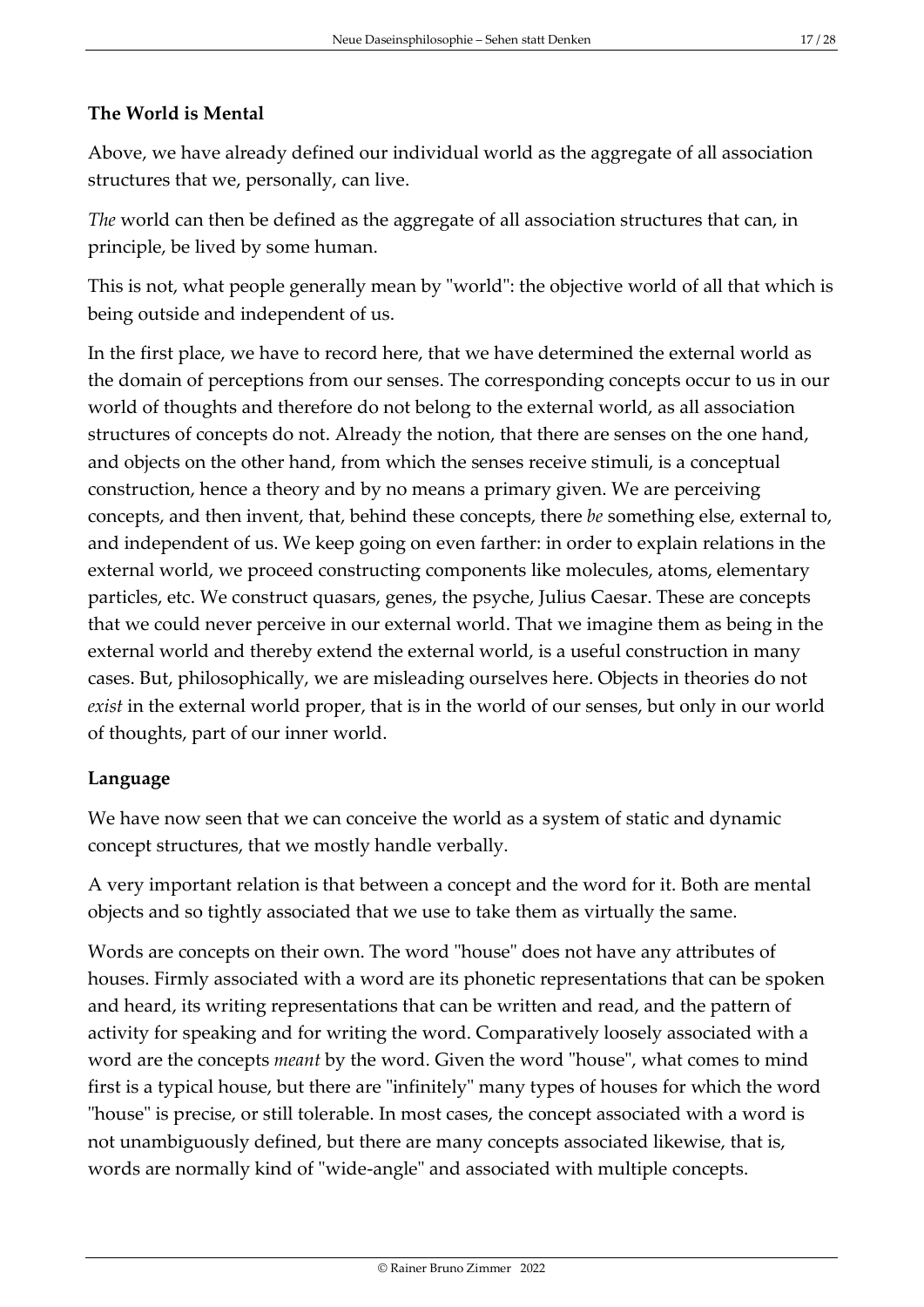Language is essential for rational thinking and for the communication of its contents, and here predominantly formalized language with unambiguous words and associated concepts. In certain domains, formal languages are common, with specific, defined symbols and grammars, for example, for mathematical formulae or for chemical substances and reactions.

Equally well, we are using language for the communication of simple associative thinking. Here the words are just following the associations, and, possibly, the sequence does not matter, for example, when describing situations offering multiple impressions and showing multiple effects. In sequences of words meant poetically, figuratively or metaphorically, the meanings and modes of the words may possibly have to be ignored, as for example, when talking about butterflies in the stomach.

## <span id="page-17-0"></span>**The Growing World**

Let us recapitulate: Our individual world consists of proven, static and dynamic, associative structures of concepts, that we can understand, and perform as sequences of actions, that is: that we can live.

Above all, this world is vastly gigantic.

On the one hand, we owe this to our intelligence, and, on the other hand, to our language and, enabled by it, to the communication of association structures, in particular, and to a much greater extent, to the communication of rational thinking and knowledge.

Intelligence we have already defined above as new understanding and confirming. Due to it, our world is growing, as well in new, positive knowledge, as in the knowledge to avoid errors and unsuitable actions.

An important strategy to acquire new understanding is to observe and imitate, or avoid resp., what other humans are doing and how. Every toddler already has this ability and, by using it, makes a lot of progress even before being able to speak. But, also an adult may learn from the boss, how to be a good or bad leader of a group, without any explanations given.

The crucial boost, however, is produced by language. The first learning step of the child is, to repeat the words of the adults, and to connect these words with its already known concepts. Next it is learning – through a lot of corrective feedback – the connections between the words spoken by the adults, and accordingly builds the associations among its own concepts. The child adopts, from its parents and other role models, the obviously proven and dependable association structures, but also those to avoid, altogether: their corresponding world constructions. In this way it constructs important parts of its own individual (initially: external) world.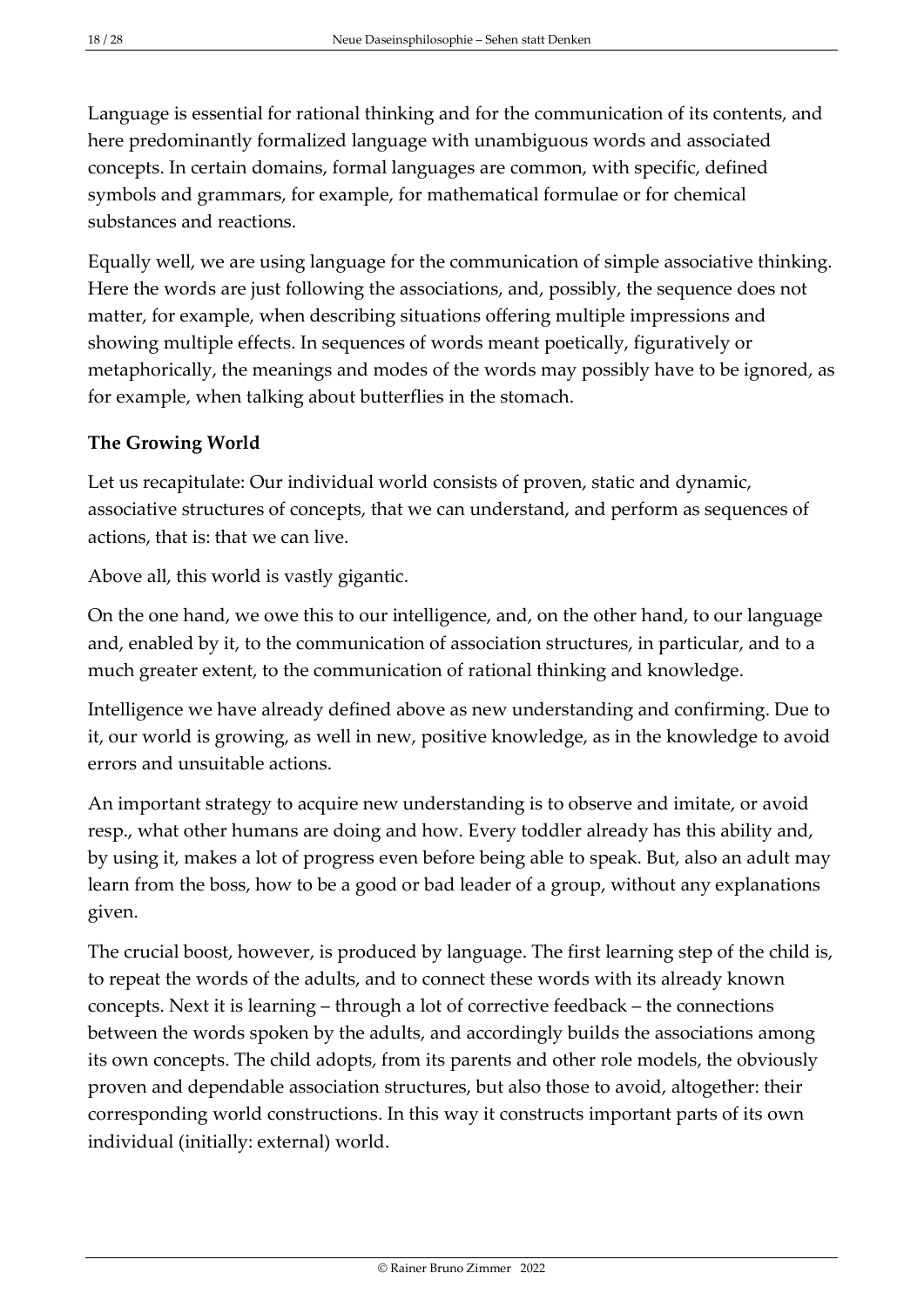## <span id="page-18-0"></span>**Collectivization, Culture, the Objective World**

This type of replication technique by using language is available to everybody for a lifetime. From all of the environment – from the fellow human beings around as well as from all humans of all times, for example, through their books – we can permanently learn how this and that are related, how to understand it and act accordingly, and then adopt it into our own understanding and options to act. If sufficiently many people are doing this, then they will produce and spread a collective repertoire of understanding and behavior, prevalent and permanently developing: a culture.

In limited groups or regions, people may reproduce and share a great many of association and communication patterns and therefore, in the horizon of the group, harmonize with the members.

For its universal functioning, a culture can by means of ubiquitous harmonization develop *objective* understanding, that is, knowledge consisting of theories which, in principle, every human can reproduce and confirm as true. Altogether such collectivization produces *the objective world*, and a global culture.

The conditions for the reproducibility of theories are:

- 1. The associations between the words and their corresponding concepts, including the concepts for relations, must be verbally and unambiguously defined.
- 2. The rules for deriving implications from theories must be verbally defined and unambiguously formulated.
- 3. The associations among words, concepts, and the phenomena from the external world to be observed for possibly confirming the implications, must also be verbally defined and unambiguously formulated.

Objectivity requires reproducibility, *in principle, by all humans*, and can only be based on knowledge, and only be developed and maintained using *conceptual-relational* communication.

In the same way, a culture can rule behavior through written or unwritten – ethics conventions or laws, and thereby define and enforce collective, or objective, behavior or forbidden behavior, that all members can normally rely upon when acting or being affected.

In order to build our own world, we are not only bound to our own intelligence, and would, in the end, be left to start from zero and newly live through and try out everything ourselves. Rather we benefit from the collective intelligence of the culture.

Since the invention of letterpress printing, and more so since the availability of global communication, this is not limited to the directly surrounding culture but, in principle – and as far globalization is operational –, extends over all cultures.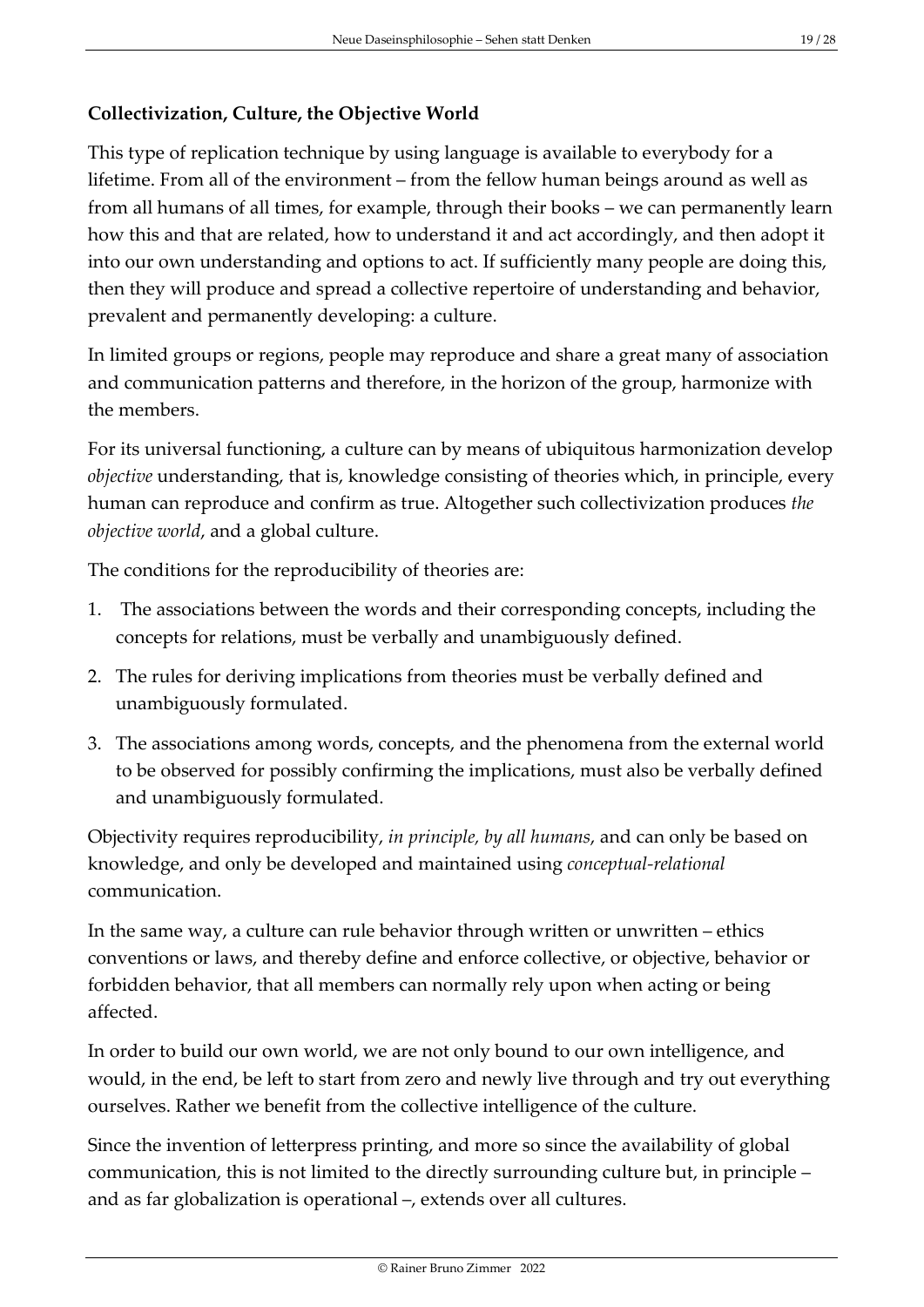In actuality, there are restraints, nevertheless. In many respects, Cultures are not heading for something specific, and so, continually, new repertoires of understanding and behavior are being constructed, by which a culture can advance. The reach of these developments is limited, on the one hand naturally, on the other hand intentional, for example, by means of copyrights or patents, or due to political circumstances. Accordingly, local or milieu-based subcultures are coming up and developing, differing in their incompatible irreconcilable repertoires, and even using the differences for demarcation, and thus reducing access to, and copying of, repertoires across the entire culture.

At the end of these considerations, because rather nobody seems to have it on the radar, we emphasize once more:

The world has grown, and is growing. Thanks to their intelligence, everybody is contributing by inventing, confirming, and communicating new possibilities of life, and by adopting the thus confirmed and in turn, building on them, producing further new possibilities of life.

The growth of the individual world is a main feature of individual human Dasein, the mutual facilitation of the growth of the world is a main feature of the collective being of several, or arbitrarily many, humans.

Transcribed for the individual: Growth of the world is: increasing the possibilities of life. To be out to achieve this, for oneself and for the others, is good. Not to be out to this is not in line with our Dasein, and thus misses beatitude.

The sense of Dasein is to foster human life – possibilities of human life, and the actual lives of humans.

## <span id="page-19-0"></span>**Dasein**

So far, we have proceeded quite a long distance, on and near the basics of our Dasein, and we have found lots of structure. We are constructing our world as a structure and can communicate it. On the other hand, we can "see" that our Dasein essentially is: that something is occurring to us. And we can see, that this is absolutely so, without rationale, and independent of the contents and structures of our individual worlds and of *the* world.

Dasein is most different from the world. World is constructed, conceptual, relational. Dasein is the most fundamental, a priori, non-conceptual, absolute. The accesses to Dasein and world are mutually exclusive.

That cannot but have grave consequences, and on the way to unfold them, we resume, in compact form, the results of our preceding considerations.

The Essence of our Dasein is

- that concepts are occurring to us, identical and differing ones,
- that we can create new concepts,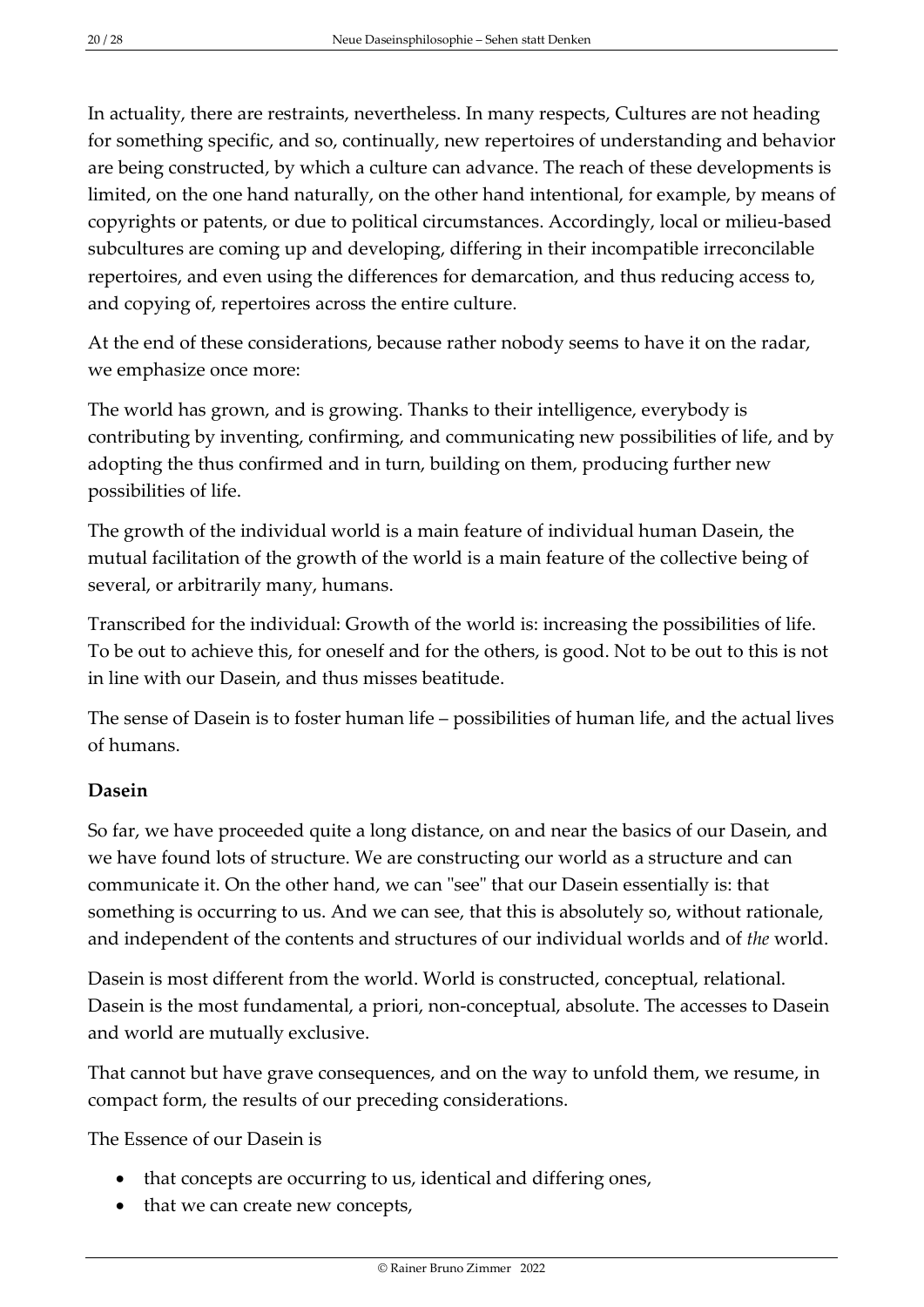- that the concepts are occurring to us in relations that we can in turn grasp as concepts,
- that we can associatively connect concepts with concepts, and thus create association structures,
- that the association structures can, statically and dynamically, be in accord with what is occurring to us,
- that, what is occurring to us, is systematic, so that we can confirm the according association structures as dependable, and permanently trust them – that we understand what is occurring to us,
- that new understanding is continuously given to us, so that the scope and structure of the understood – and correspondingly our world – are inevitably growing.

#### <span id="page-20-0"></span>**Dasein is Not a Concept**

The above looks like a description of a structure of our Dasein. What the sequences of words are standing for, is, however, not graspable in terms of concepts. About our "instance", to which something is occurring, we know that we ourselves are being it, but this instance we never perceive, and there is nothing pertaining to it, that we could assert. Equally, no source and no channel are ever occurring to us, from and by which that, which occurs to us, enters our perception; and on top of this, it also means that we cannot tell where the obvious systematics in what occurs to us, is coming from.

We cannot conceive of our Dasein, for it does not occur to us. We only know that we are "here", and that this is absolutely so, as it is.

There is much that can be derived from theories, but not the fundamentals of Dasein, because otherwise they could not be fundamentals. Something derived cannot be fundamental. There cannot be a theory of Dasein, no theory of that which is before all theories.

#### <span id="page-20-1"></span>**Communication about Dasein …**

If important givens of our Dasein are inconceivable, because they do not occur to us, and if our Dasein cannot be grasped as a structure of concepts, then this puts in question all our wordings above. Can they be true, in any sense? How can we appropriately talk and write about our Dasein?

Regarding these questions we are already quite well prepared. We have already treated above simple associative thinking and the corresponding associative language. With these, we are not restricted to rational, relational structures of concepts, least of all to objectively true ones. Therefore, we can employ associative language for communication about Dasein, by using our commonly available words for causing on the recipient's side, associations aimed at guiding him/her towards, and making him/her somehow "see", what is meant.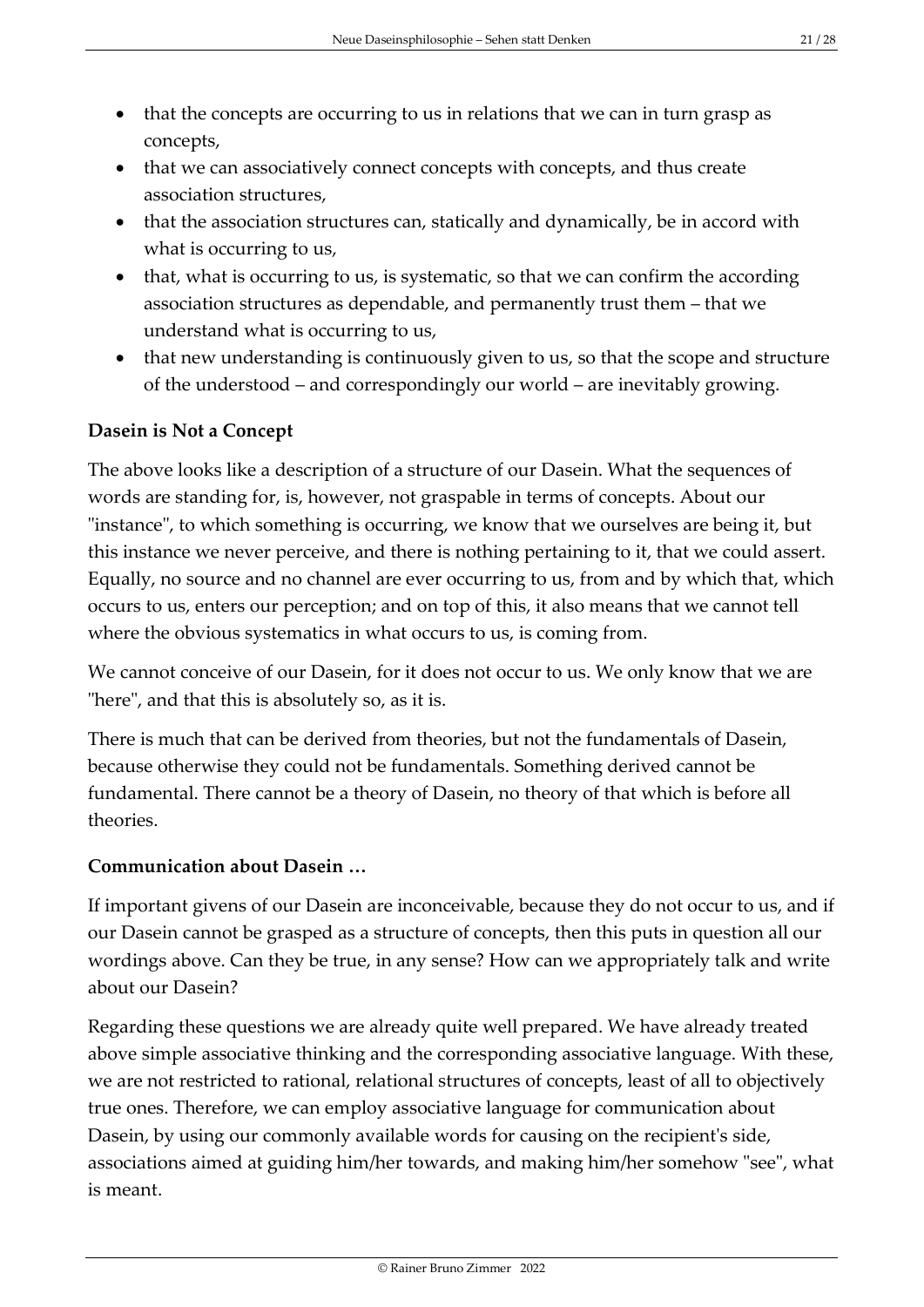If we cannot grasp the instance in our Dasein, to which everything occurs, the we can still use the words *I*, or *Self*, or – to differentiate against the Ego – *Genuine Self*, or *Authentic Self*, and even *Inner Eye*, and then expect that other people recognize the same in their being. Or, if we see that, what is occurring to us, is dependably systematic, and, while we do not know a cause, is such that we can build and grow our lives relying on it, then we can say that, what is occurring to us, is *as if coming from an inconceivable but benevolent creator*. And then, like with poetry, we can hope, that other humans can see that in the same way.

## <span id="page-21-0"></span>**… Using Approximately Pointing Language**

*Approximately pointing language* using free but targeted associations is the medium of choice for communicating about the non-graspable, absolute, extra-worldly. It consists of sequences of words and can therefore often look like, and thus be mistaken, as conceptrelational language, and, in this sense, even be qualified as true or false. This misses the *truth claim* of approximately pointing language. It must always be taken as if preceded by the prefix "it is, as if", and it is really working, if the recipient is likewise "seeing" what is meant. Therefore, approximatively pointing language cannot be logically challenged, it cannot be based on anything, and nothing can be derived from it, it can neither be proven nor disproven. At best, it can be replaced by some better pointing sequence of words.

If the difference between approximately pointing, free associative communication on the one hand, and conceptual rational communication on the other hand, is so crucial, how can they be safely distinguished.

An example:

In German, there is the colloquialism: "The ceiling is about to fall on my head" and we freely associate that the speaker is suffering from being bound in the house all the time.

But if the speaker continues: "It is already sagging. Some structural engineer should have a look at it" then the meaning changes: There are a cause and a consequence, that is, relations between concepts. Then the sentence with "the ceiling … on my head" is no longer free-associative, but structural, relating concepts.

So, we hereby have a criterion to discriminate between free associative and conceptrelational language. Any embedding in a logical relationship proves it as conceptrelational.

Let us sum up:

- Logical relationships always prove a discourse as concept-relational.
- To avoid misunderstandings, it is advisable to always explicitly qualify approximately pointing language as such, as not concept-relational, as not having a truth value, as not being confirmable nor refutable.
- Approximately pointing language is always to be understood as if preceded by the prefix "*it is, as if*".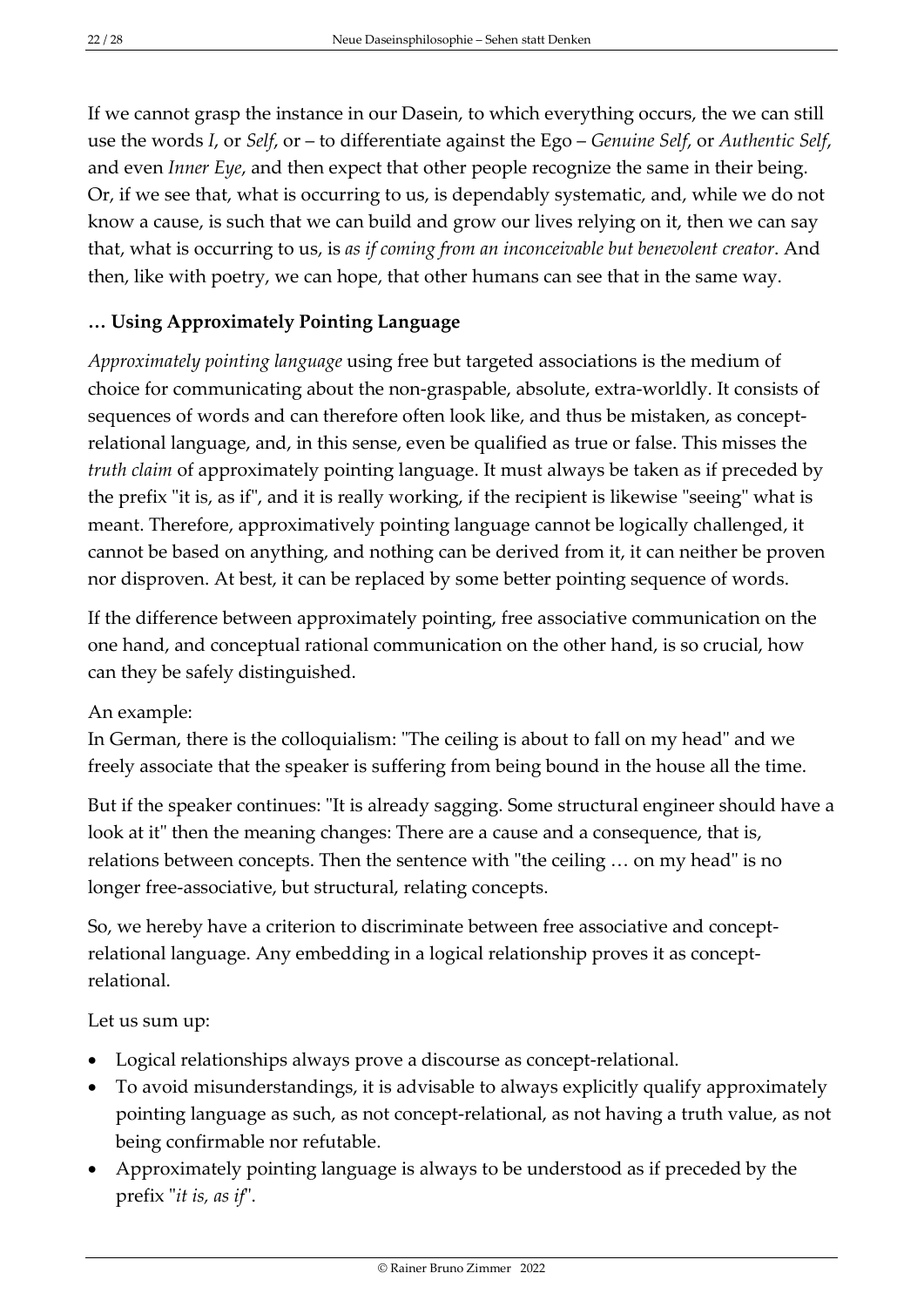- Approximately pointing language serves its purpose, if the recipient is associating what the sender is trying to approximate. For example, in poetry it is working in this way.
- This treatise is largely to be understood as approximately pointing, and what it intends to say can only come to mind through associations.

Herewith, we have ensured a means to communicate about Dasein and to proceed here, as well as criteria enabling us to recheck the preceding text, and to separate the wheat from the chaff in whichever representations of Dasein.

#### <span id="page-22-0"></span>**The Other Humans**

Above, in the context of the growth of our worlds, we have addressed the role and prominence of other humans, on the one hand in providing models for continuing to build our world, on the other hand for collectivizing of truth and objectivity.

Given the differentiation between Dasein and world, and between correspondingly appropriate means for communication, approximately pointing language versus conceptrelational language, we have once more to focus on the other humans.

As we are not in control of what occurs to us, it need not happen that other humans occur to us in our Dasein. A world without other humans is conceivable, too, and therefore the occurrence of other humans is not constitutive for our Dasein.

Nevertheless, other humans do occur to us in the world, whence the appropriate language for everything inner-worldly about them is concept-relational language.

Still the matter is not that simple, because we also use to construe that the other humans are alike ourselves, that is, having a Dasein and being in a Dasein situation as we are ourselves. In this respect, the appropriate language about the Dasein of the other humans is approximately pointing language.

This means, that depending on the aspect of humans addressed, the correct one of the two different types of language must be used. Otherwise, everything is getting mixed up, and one cannot expect anything true or accurate.

As other humans are in our worlds, it is also possible and important, to mutually communicate with them about Dasein. If, in a culture, this does not happen, then nobody can "see" how Dasein is, and nobody even comes up with the idea of how crucial their attitude towards Dasein is, and that they may optimize their attitude, or suffer from it.

Finally, a remark regarding precision. As Dasein is not a concept, that is, neither has a structure, nor belongs to a structure, there is no possibility to discriminate one Dasein from the other. Dasein is absolute, and therefore, there is principally only one. We will continue to discuss this immediately below in the context of the dimensionality of Dasein. What can be said here, is the following: it is, as if all humans are having one and the same Dasein. Still, it may have every human perceive their individual occurrences.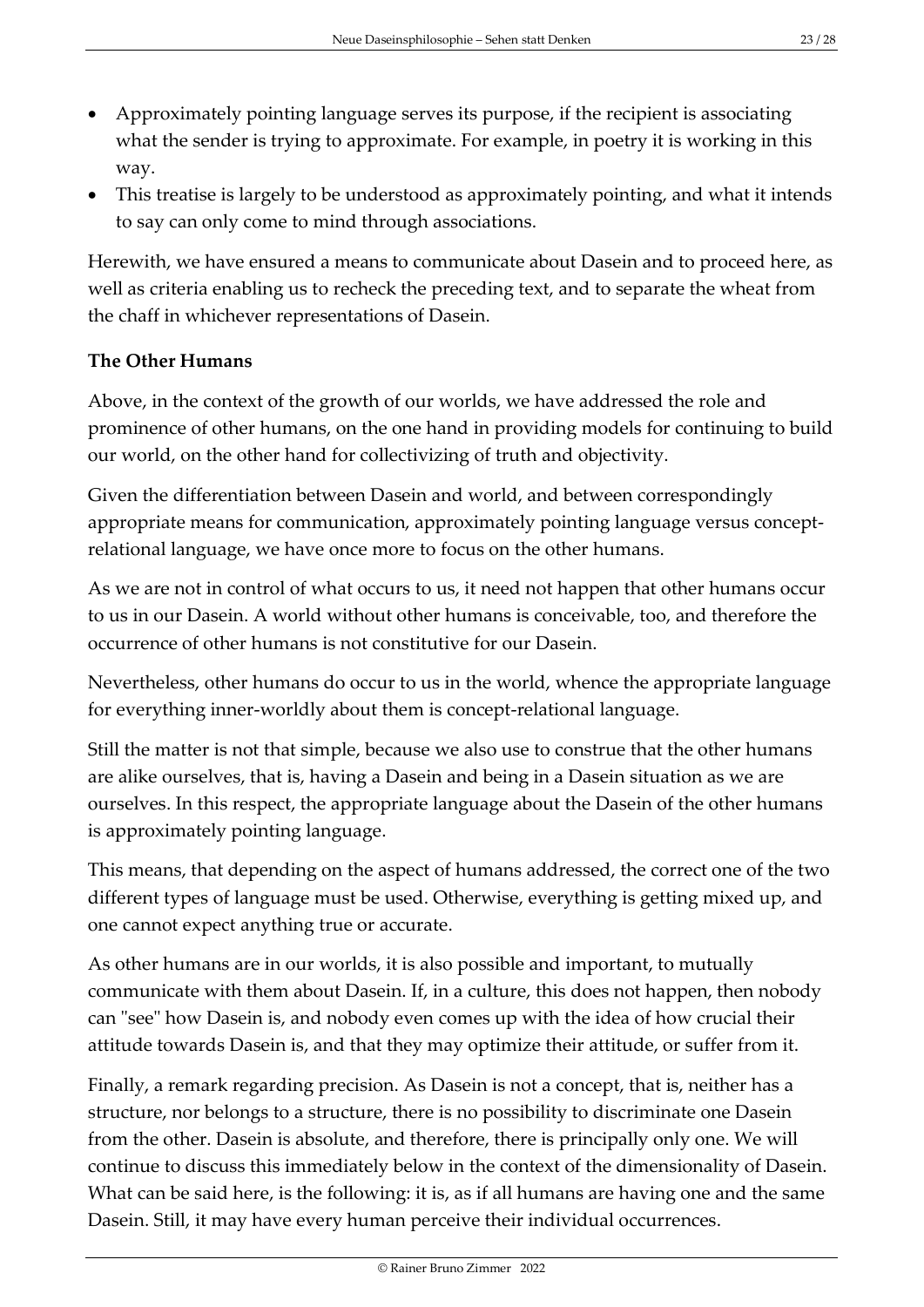## <span id="page-23-0"></span>**The Dimensionality of Dasein**

Up to this point we have, using approximately pointing language, addressed Dasein as if, so to speak, it had these specific "structures, and modes, of function". These views can also be reached by asking, what about our being is absolute.

The negative version of this question is equally productive: what about our being is important but not concept-relational? For example, is there anything important that cannot be defined. This version is indeed guiding us towards some further views of Dasein.

A first example is *beauty*. Everything perceived is more, or less, or not at all beautiful. One occurrence, we perceive as more beautiful than the other, but somebody may come and perceive it vice versa. Beauty is in the eye of the beholder – that is, undefinable. Still, occasionally, everybody recognizes for oneself something beautiful, more beautiful, even stunning, yaw-dropping, time standing still, impossible to tell, why it is so beautiful. This kind of beauty is, the more, not definable, a kind of absolute beauty.

*Quality* is not definable either. Of course, we may define benchmarks, measuring how good something is with respect to a specific purpose. But, what is good for one purpose may be bad for another purpose. Everything has its price, and we may even tend to neglect it. We may be able to define what is good for many purposes and bad for only a few purposes. What is universally good, cannot ultimately be defined or described. Still, we can possibly, in a special moment, perceive that everything about my life is right, perfect, inconceivably good. But then, we again do not know how and in which respect.

Also, *intelligence* cannot be defined, as opposed to what the present hype is suggesting. As we have seen above, new understanding is a fundamental given, but we do not have control of what we newly understand, and why, whence we cannot either tell how it works. In the best case, we understand, all of a sudden, something in a way, that it opens up and illuminates a wide field, and then we experience an undeserved elation. On the other hand, there is relative intelligence in the world, and a measure is, for example, the respective progress brought by the newly understood. And zero intelligence can be observed, too, even reluctance versus intelligence, when there is, by all means, no progress in the understanding of a certain matter.

Interrelations of this kind are also characteristic of *love*. If it is given to us, then we are absolutely sure, without having any idea of the reasons or causes. The symptoms of love are known and understood, but why it clicked, what was leading up to it, what the matter is after all: that is beyond words and undefinable. We cannot make it happen, at best, we can bring about opportunities for it. Love is a present. In normal life however, we like one person more than the other, and with most people we do not even think of love. And, finally, there is hate as the plain opposite in the dimension of love. Absolute love is something like an existential bond, the view of the fundamental Dasein situation, identical for all fellow humans.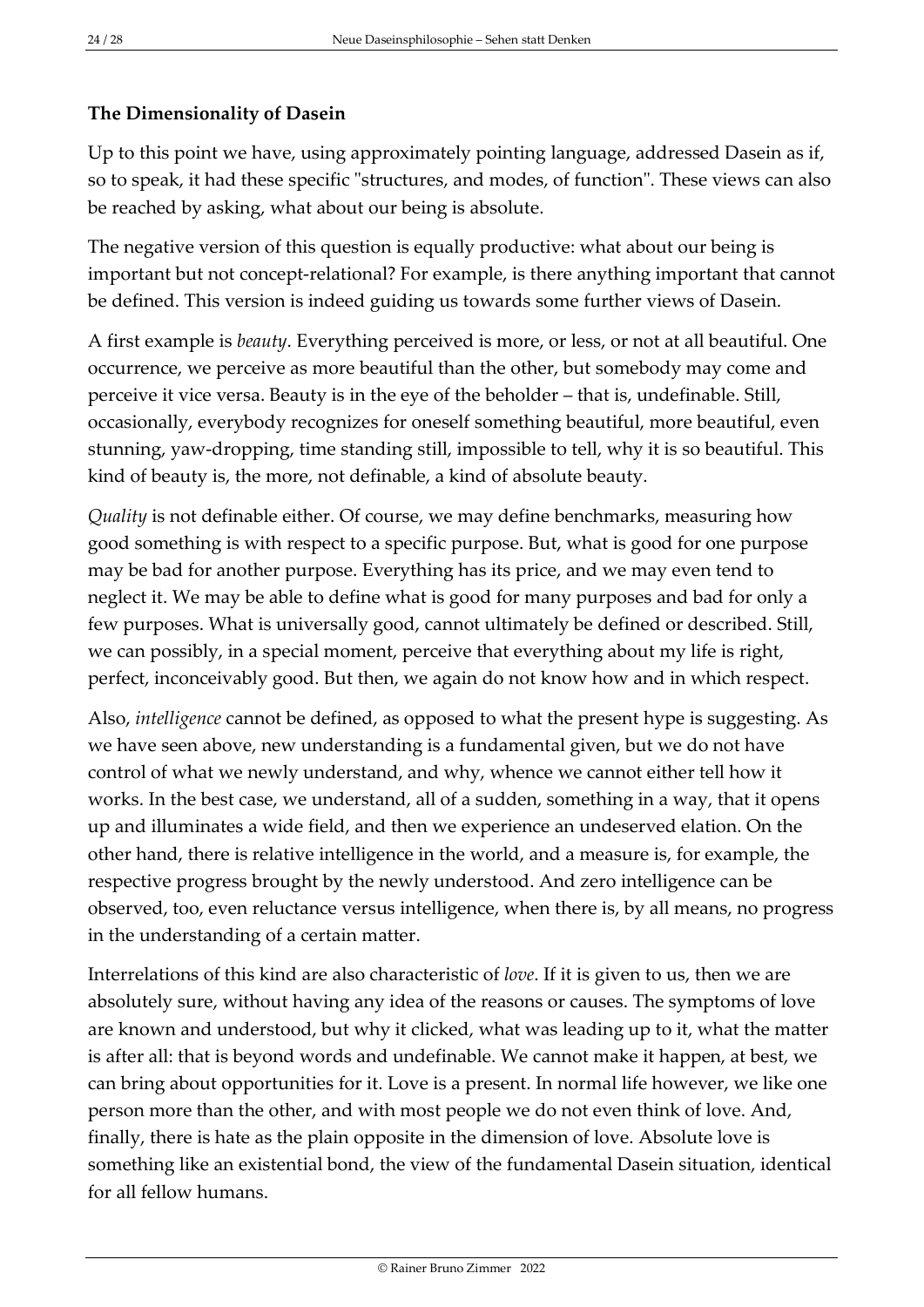Altogether we can construe this as follows: beauty, quality, intelligence, love can impress us as *absolute* and, on the other hand, occur in the world as relative. The latter is unproblematic: many things may be relative. But there can be only one single absolute. This means that absolute beauty, absolute quality, absolute intelligence, and absolute love can at most be taken as different aspects of one and the same absolute.

It is, as if, in the world there are various "sighting lines" of the absolute, that is, sighting lines in which we may happen to find ourselves, and along which we may get the – stunning – sight of the absolute. All these sighting lines are different, and independent of each other, so that we may speak of "dimensions".

#### <span id="page-24-0"></span>**Attitudes Towards Dasein**

In the world, we can, within these dimensions, between the positive and the negative ends, choose positions, directions, goals. Doing so, we define our attitude in the world. In it, we can get completely absorbed and even lost, totally ignorant of the Absolute.

But the dimensionality also offers sighting lines along which we may gain sights of the Absolute, and then direct our Dasein attitude towards the Absolute. Thereby, our Dasein attitude will get aligned with the givens of our Dasein, as described above, and we will not erode ourselves in struggling with these givens. Rather we recognize, that everything, that occurs to us, is given to us for free and so, that we can live it, a present, as long as we live.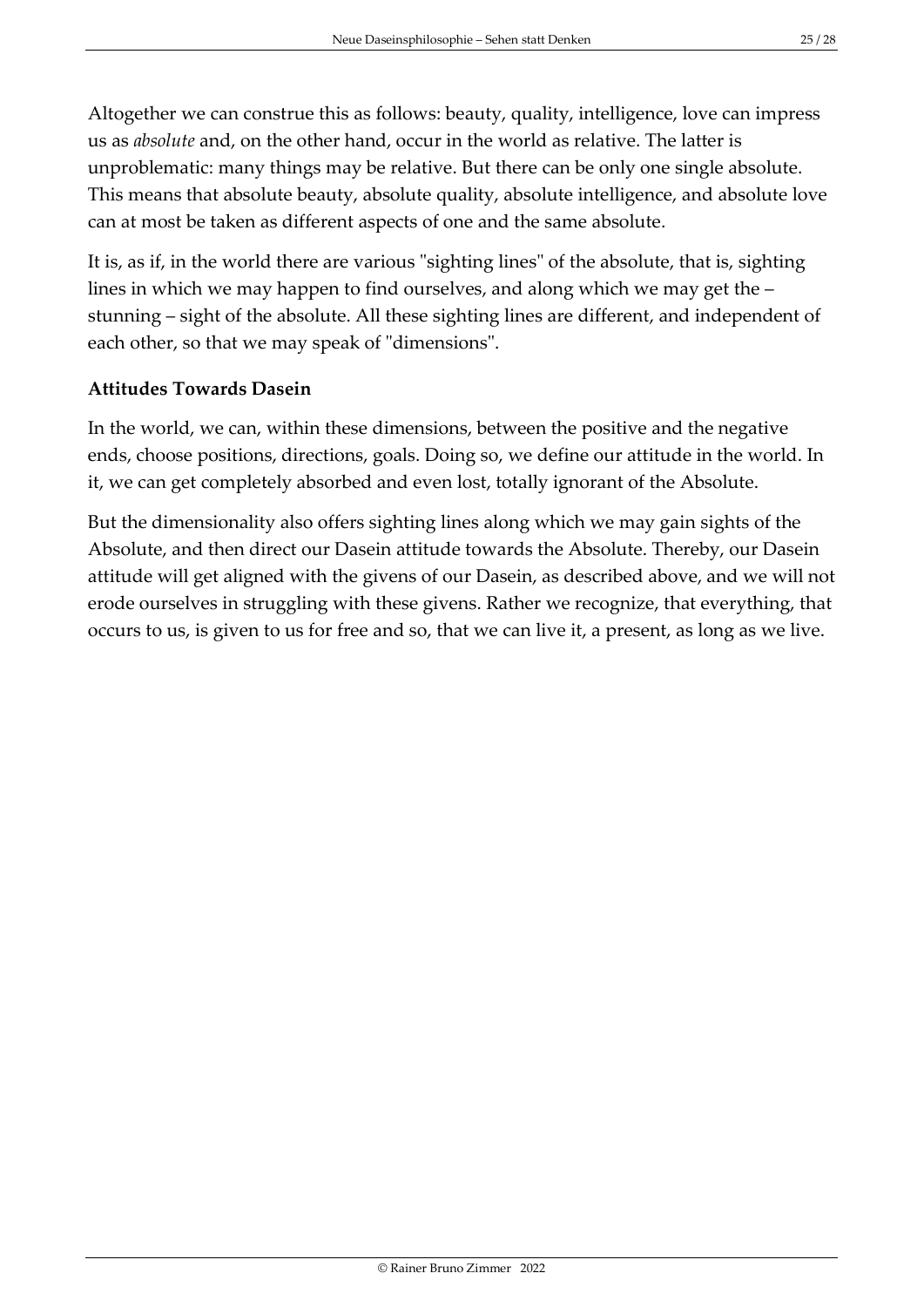## <span id="page-25-0"></span>**Résumé: Seeing Instead of Thinking, to Be Updated**

This is a treatise written in approximately pointing language. Its sentences do not claim any inner-worldly truth, and thus, cannot be confirmed or disproved.

Its truth may show up at best, when our associations are led to a point, where we can, more or less clearly, "see" how our Dasein basically is. Insofar this is really about seeing, and not about thinking.

It may happen, that somebody cannot see it at all, or only years later. It may also be, that somebody can see it somehow better, and produce sentences that can better approximate what is meant. And it may be, that somebody does not see it this way but rather different, therefore intensely focusses on his/her on Dasein, and then ends up with totally different sentences.

Ideally, as these sights each constitute knowledge about an individual Dasein, we could try to process them collectively in such a way, that a common, objective knowledge would be the outcome. This would be the continued updating of knowledge, not in the sense that new theories are replacing old ones, but by replacing possibly already well pointing sentences by better pointing ones. This treatise itself may be viewed as an update of the rich Dasein descriptions in the bible (Genesis, 10 Commandments, Job, parables, Our Father), which, at their time have very well been, but today are no longer being, understood as approximately pointing, but only misunderstood as rational. On the other hand, this treatise will itself require updating. The presently common association structures will advance over future generations, and thus the approximately pointing sentences of today will lose their "pointing power" and therefore will have in turn to be replaced by new ones.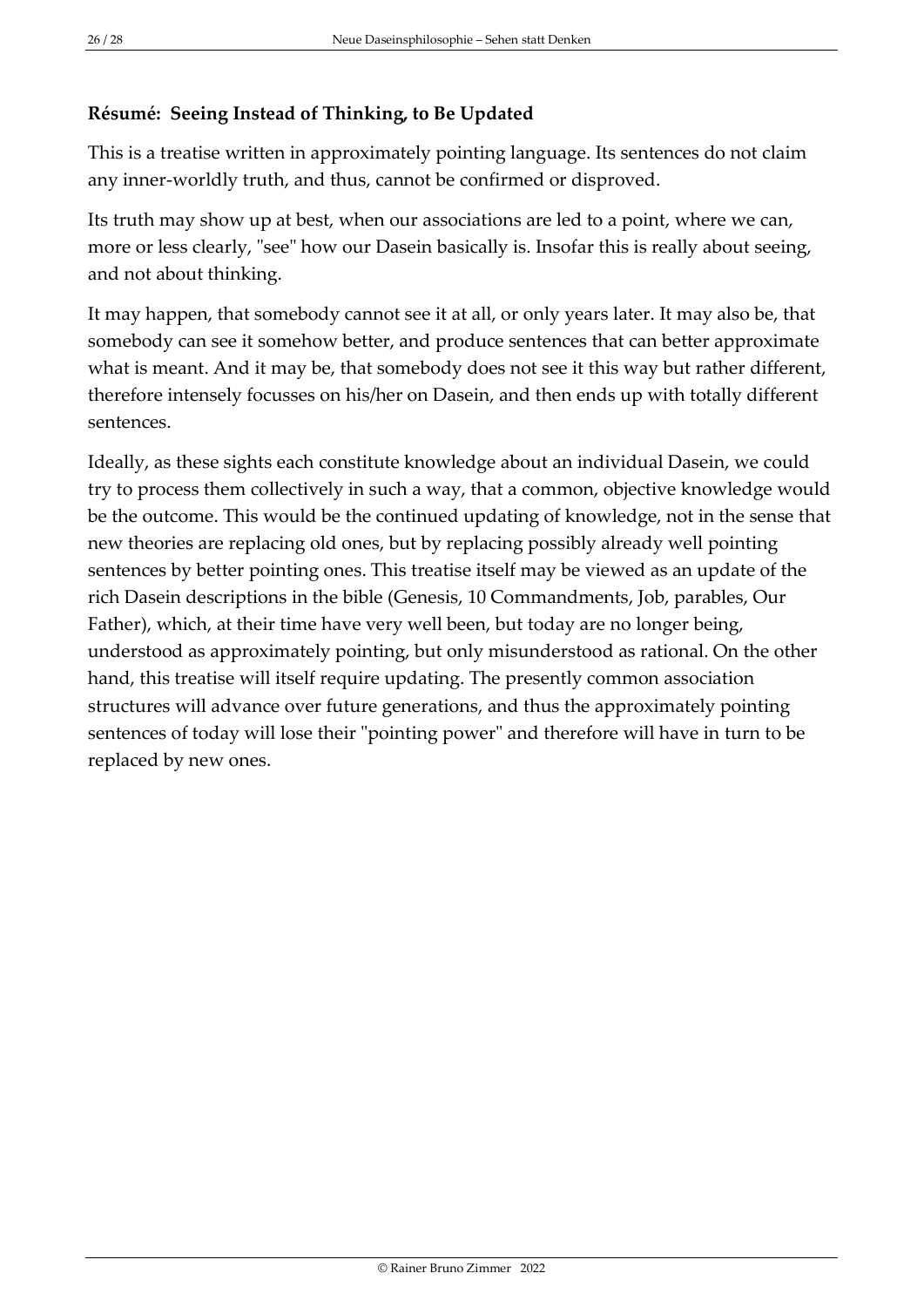## <span id="page-26-0"></span>**Appendix – Looking Back to** *Sein und Zeit*

The key term in Martin Heidegger's *Sein und Zeit (Being and Time)* is "Dasein". In this text, the development of which has originally been stimulated and inspired by *Sein und Zeit*, the key term is "Dasein", too. But obviously, it has ended up in maximum distance to the said origin.

*Sein und Zeit* can be read in a way, that one may here and there think: such a Dasein I do have myself. But, on the other hand: my Dasein does not have such kind of structure. This turns out quite in the beginning (page 7, middle):

*This being [noun] that we are ourselves, and that, among others, has asking as a mode of being [verb], we are going to denote by the term Dasein.*

The first line, taken as approximately pointing, brings us into direct resonance. The second line is irritating, because it is absolutely so, that I am having my Dasein, independent of my possibilities. The third line raises the suspicion, that it is not just about a word here, for what shall be talked about, but about a structure of concepts behind the word, hence not about the Absolute.

This question cannot be resolved from the above text piece alone, but we can draw on the other considerations in *Sein und Zeit*. This yields the following picture:

• Heidegger did not see,

that Dasein is absolute, hence cannot be perceived, but is simply a given; that, in contrast to the perceived, it is not in relation to anything, rather totally structureless;

that the communication about it cannot but consist of somehow talking around it or aiming at it in an unstructured, approximately pointing manner, that might make the receiver "see" what is meant, while the communication of concept structures can, from the outset, only fail here. So-to-speak, we are having here two languages with the same vocabulary but totally different semantics. Heidegger, throughout *Sein und Zeit*, uses the wrong, latter one.

- Heidegger did not see, that our Dasein is the same given as our perception without perception no Dasein, and vice versa. Accordingly, he did not see either, that we are constructing being and beings on the basis of our perceptions, and thereby making our world grow permanently. Rather he saw all being and beings as givens that may be latent or uncovered in a given world, to which our inner world does not apparently belong.
- Heidegger saw Dasein as a being [noun], that is being [verb] and therein has to take initiative and control; but he did not see, that hereby he was exactly doing, what he